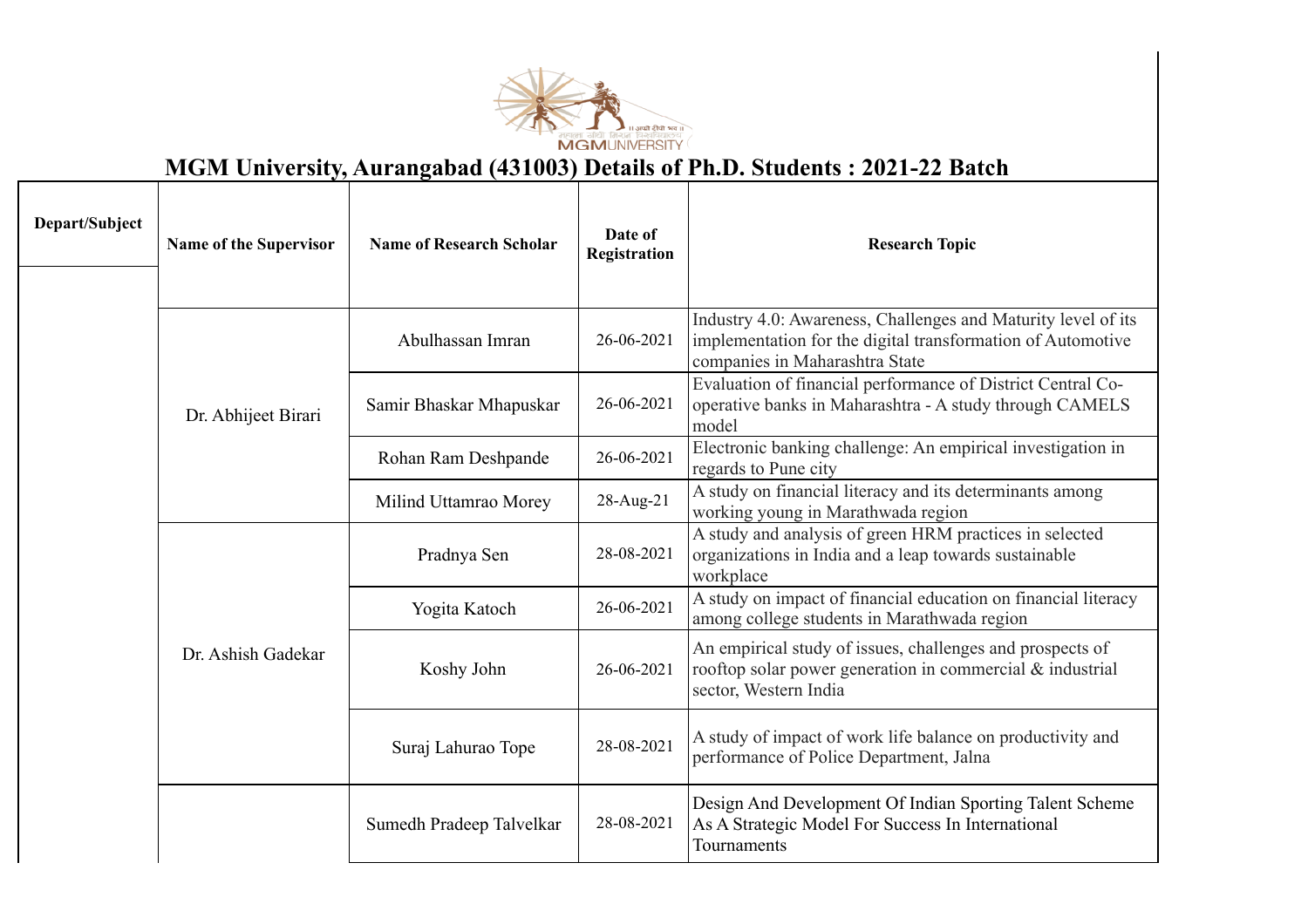|                                                        | Dr. Jitendrasinh Jamadar | Rajlaxmi Bhosale         | 28-08-2021                                                                                          | A Study of Importance of Interpersonal Skills in Automobile<br>Outlets with Special Reference to sales and service units in<br>Marathwada           |
|--------------------------------------------------------|--------------------------|--------------------------|-----------------------------------------------------------------------------------------------------|-----------------------------------------------------------------------------------------------------------------------------------------------------|
|                                                        |                          | Sachin Chavan            | 28-08-2021                                                                                          | Study of Effectiveness on Customer Relationship Management<br>in Star Category Hotels With Reference To Aurangabad City                             |
|                                                        |                          | Aarohi Zade              | 28-08-2021                                                                                          | Influence of technology based services to enhance guest<br>experience in the five star category hotel in Aurangabad $\&$<br>Pune                    |
|                                                        |                          | Harshal Liladhar Tare    | 26-06-2021                                                                                          | Green Marketing Strategies and their Impact on Consumers Pu<br>rchase Intentions: A Study of Maharashtra State.                                     |
|                                                        |                          | Sushil Bhagirath Paliwal | 26-06-2021                                                                                          | Critical Analysis of Service Quality in Education with special<br>reference to Pharmacy Colleges Affiliated to Savitribai Phule<br>University, Pune |
|                                                        |                          | Anuj Madhusudan Jajoo    | 26-06-2021                                                                                          | Effect of Andragogical Strategies and their Impact on the<br>Performance of Employees of IT Sector in India                                         |
|                                                        | Dr. Pooja Deshmukh       | Sudeep Yokob Salve       | 26-06-2021                                                                                          | Effectiveness of Training and Development Program on<br>Employees Productivity: Initiated by MSEB                                                   |
|                                                        | Ajeet Govindrao Shirsat  | 26-06-2021               | Transforming Human Resource Management through Digital<br>Automation: A Study of IT Sector in India |                                                                                                                                                     |
|                                                        |                          | Kevin Nawgiri            | 28-08-2021                                                                                          | Services Offered and Travelers Satisfaction in Maharashtra<br>State: A Study of Five Star Hotels                                                    |
| <b>Institute of</b><br>Management &<br><b>Research</b> |                          | Tabassum Shaukh          | 28-08-2021                                                                                          | Effective use of Artificial Intelligence Decision Support<br>System for Optimizing the yield for Rose Crops in Pune<br>Region                       |
|                                                        | Dr. Sarika Kadam         | Vinod Agarwal            | 28-08-2021                                                                                          | Predictive Analysis of Placement of MCA Students using<br>Machine Learning Algorithms with reference to Marathwada<br>Region.                       |
|                                                        |                          | Pooja Jaya Vaidya        | 28-08-2021                                                                                          | A Study on a Massive Effect of Clusterization using Agile<br>Management in BMO with Maharashtra Region                                              |
|                                                        |                          | Pratibha Manohar Bhide   | 26-06-2021                                                                                          | The Study of the Perspective of Social Media Platform and its<br>impact on the Youth of Maharashtra                                                 |
|                                                        |                          | Saurabh Sanjay Patil     | 26-06-2021                                                                                          | A Study of Consumer Behavior towards Online Education                                                                                               |
|                                                        | Dr. Pravin Shastri       | Thahajat Jumna           | 28-08-2021                                                                                          | Digital Human Resources Management its Application Advantages<br>and scope in industries of Marathwada Region                                       |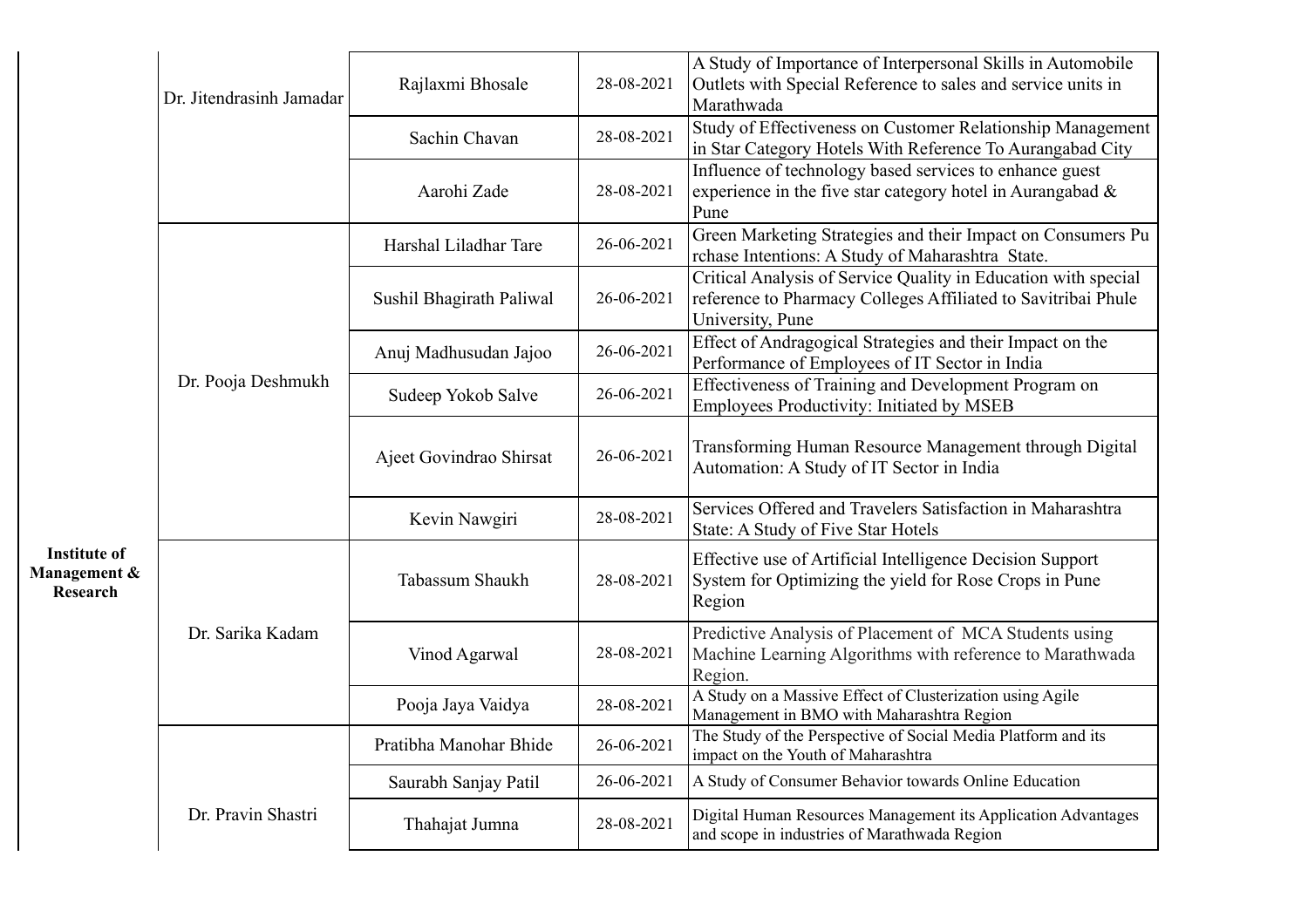|                            | Kishor Baburao Dalve          | 28-08-2021 | Analysis and Appraisal of Management under Agro Tourism<br>Business in Maharashtra State                                                                                |
|----------------------------|-------------------------------|------------|-------------------------------------------------------------------------------------------------------------------------------------------------------------------------|
|                            | Sachin Arvind Rayarikar       | 28-08-2021 | Critical Study of Stand Alone Restaurant Business to find out<br>Success and Failure Paradigms with special reference to Pune City                                      |
| Dr. Syed Farahanuddin      | Chintamani Sahasrabudhe       | 28-08-2021 | Impact Analysis of Food Aggregator and Food Delivery Apps on<br>Financial Performance of Standalone Restaurants in Pune City                                            |
|                            | Nilesh Waghmare               | 28-08-2021 | The Role of Information Communication Technology (ICT):<br>Emerging Trends and Future Business Perspectives with special                                                |
|                            | Chanpreet Ranjit Singh Gulati | 28-08-2021 | A Study of the effectiveness of Blended Learning approach in<br>Management Education with special reference to Education 4.0                                            |
|                            | Sanjay Dandele                | 28-08-2021 | A Study of Effectiveness of ICT Applications Used In<br>Management Education of Pune Region                                                                             |
| Dr. Abhijeet Thakur        | Shantanu Mukundrao Puranik    | 28-08-2021 | Cloud Enterprise Resource Planning (ERP) and its<br>Application, Impacts and Benefits with respect to retail<br>industries                                              |
|                            | Ravinder Singh Bindra         | 26-06-2021 | A Study on Family Business through and after the Pandemic with<br>special reference to Aurangabad District of Maharashtra                                               |
|                            | Ranjeet Kakkad                | 26-06-2021 | Role of Social Media Branding for FMCG Management                                                                                                                       |
| Dr. (Col) Pardeep<br>Kumar | Pravin Rajendra Suryawanshi   | 28-08-2021 | Cost of Quality- Comparative Analysis of Hospitals in<br>Aurangabad                                                                                                     |
|                            | Aparna Kakkad                 | 28-08-2021 | Hospital Management: Organisation and Management of<br>Hospital Services- An Exploration for Quality Improvement<br>with Special Reference to Perspectives of Different |
|                            | Saniya Ulhas Shiurkar         | 26-06-2021 | A Study on Mentoring Practices followed by Management Institutes<br>of Marathwada Region and their effects on Performance of<br><b>Management Students</b>              |
| Dr. Vijaya Deshmukh        | Mallika Jaykumar Nair         | 26-06-2021 | An Analytical Study of the Management of the CBSE School' and<br>Performance of the Students' in Marathwada Region                                                      |
|                            | Rajashri Keshav Mundhe        | 26-06-2021 | A Study of the Natural Nutraceutical Ingredient Market in Indian<br>Scenario                                                                                            |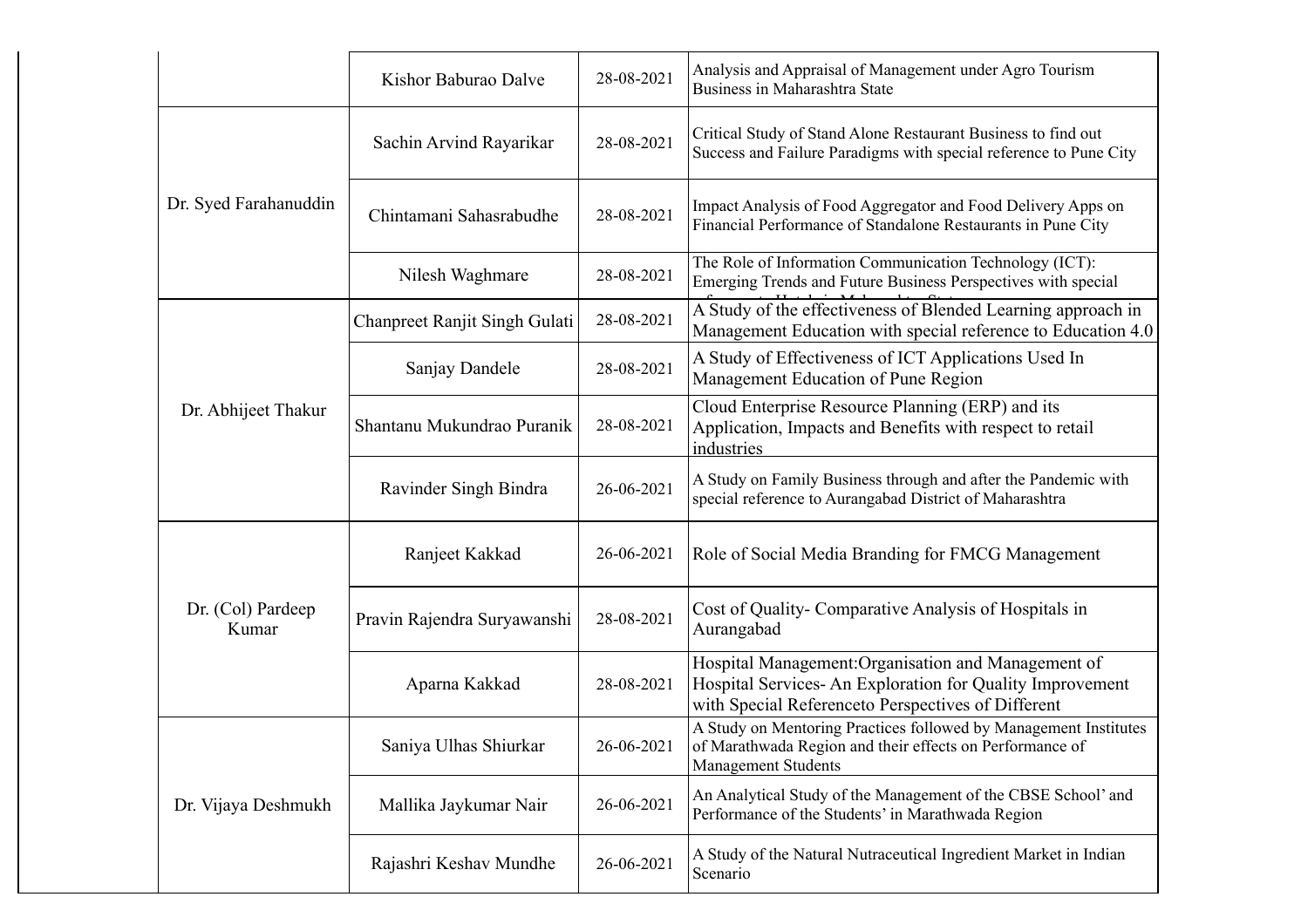|                          |                                      | <b>Faculty of Engineering &amp; Technology</b> |                         |                                                                                                                                                                    |
|--------------------------|--------------------------------------|------------------------------------------------|-------------------------|--------------------------------------------------------------------------------------------------------------------------------------------------------------------|
| Depart/Subject           | <b>Name of Supervisor</b><br>(Guide) | Name of Ph.D. Schola                           | Date of<br>Registration | <b>Research Topic</b>                                                                                                                                              |
|                          | Dr. S Ghosh                          | Medha Naik                                     | 7/28/2021               | Development and tesing of a spatio-temporal frame work for<br>life cycle analysis for an Indian Neighbourhood                                                      |
| Dept of<br>Architecture  | Dr.H.H.Shinde                        | Shantanu Chitgopkar                            | 7/28/2021               | Study of associations between design aspects of open spaces<br>attributes and social cohesion in gated communities                                                 |
|                          | Dr. S Ghosh                          | Mrinal Ganpatrao Kashid                        | 7/28/2021               | A multidisciplinary approach for holistic understanding of<br>change in urban characteristics in urban development-Study of<br>ambajogai town in Marathwada region |
| Chemical                 | Dr.S.Y.Guhe                          | Pooja Bhujbal                                  | 17-07-2021              | Design and development of process to investigate efficacy of<br>biobased sustainable composite material as antifeedant for<br>grain storage                        |
|                          |                                      | Hemant Sadafale                                | 06-09-2021              | Semiconductor waster water treatment and recovery of<br>valuable chemicals using novel technique                                                                   |
|                          | Dr. S Ghosh                          | Ajay Ashokrao Ratnaparkhi                      | 28-07-2021              | Biomass oriented flood modelling using LiDAR data                                                                                                                  |
|                          | Dr. S Ghosh                          | Deepak Prakash Patil                           | 28-07-2021              | Experimental investigation on optimization method of<br>neutralization and broad utilization of industrial waste red mud<br>in concrete                            |
|                          | Dr.V.S.Pradhan                       | Humera Mohammed Yunus<br>Anjum                 | 28-07-2021              | Finite element based design of sky bridge connected building                                                                                                       |
|                          | Dr.V.S.Pradhan                       | Mohammad Azeem Javed<br>Shaikh                 | 28-07-2021              | Seismic response of non-prismatic pile-raft-supersytrucure<br>systems subjected to ground motions                                                                  |
| <b>Civil Engineering</b> | Dr.V.S.Pradhan                       | Nandkishor Balaji Sonar                        | 28-07-2021              | Evaluating the feasibilty of considerate valuation model for<br>real estate properties in Aurangabad City                                                          |
|                          | Dr. S Ghosh                          | Reshma Ratnakar Kulkarni                       | 28-07-2021              | Pipeline for voice enabled BIM                                                                                                                                     |
|                          | Dr.V.S.Pradhan                       | Ruchi Atul Rami                                | 28-07-2021              | Assessment of groundwater storage variabilty and its<br>correlation with metrological parameters in Marathwada                                                     |
|                          | Dr.V.S.Pradhan                       | Sunil Vithal Ighare                            | 28-07-2021              | Increased urbanization and its affects of storm water<br>management                                                                                                |
|                          | Dr.V.S.Pradhan                       | Yogesh Janardhan Barokar                       | 28-07-2021              | Study the climatechange impact on future irrigation scheduling<br>by considering the extreme climatic events                                                       |
|                          | Dr. S Ghosh                          | Jaya Rajkumar Ramchandani                      | 25-09-2021              | Design frame work for flyovers in a rapidly growing cit using<br>multiobjectives optimization                                                                      |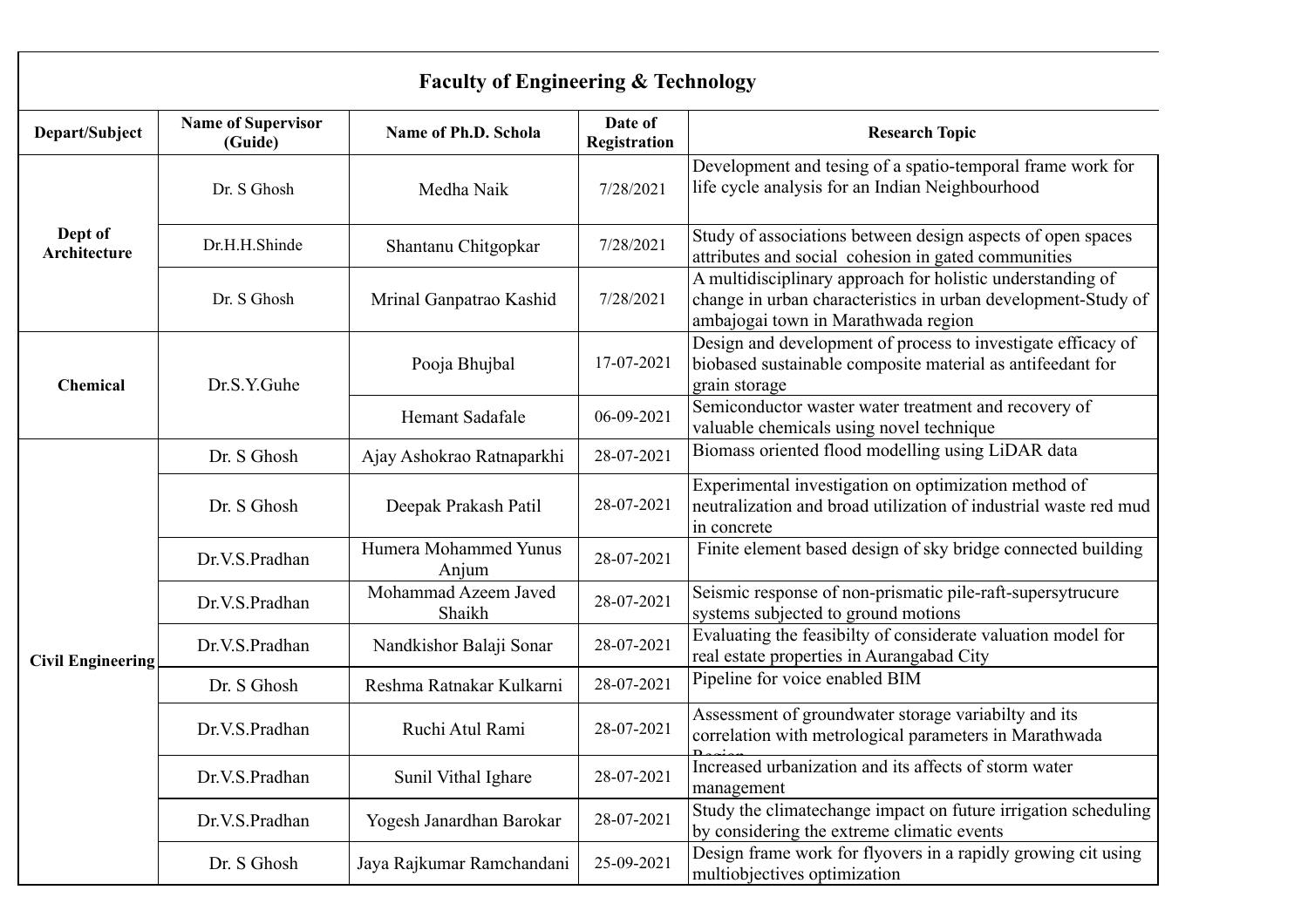|                         | Dr. S. Tamane  | Sonwalkar Mrunali Suresh    | 03-08-2021 | Predicting Chronic Kidney Diseases Using Machine Learning<br>Algorithms                                       |
|-------------------------|----------------|-----------------------------|------------|---------------------------------------------------------------------------------------------------------------|
|                         | Dr.J. Pagare   | Sable Balasaheb Shrimantrao | 03-08-2021 | Medical Image Analysis Using Deep Learning                                                                    |
|                         | Dr. P. Kaur    | Avhad Priyanka Trimbakrao   | 03-08-2021 | Extracting Field Boundaries From satellite images                                                             |
|                         | Dr.R. Naik     | Sapana Bhagwat Borole       | 03-08-2021 | Insurance Claim Form Interpretation Using NLP and Machine<br>learning                                         |
|                         | Dr. P. Kaur    | Patil Shweta Janardan       | 03-08-2021 | Analysis And Prediction Of Soil Nutrients for agriculture<br>Usage                                            |
|                         | Dr. P. Kaur    | Wankhede Sangita Shivdas    | 03-08-2021 | Hypertensive Disorders Of Pregnancy-Pre-Eclampsia<br>Prediction Model Using Machine Learning                  |
|                         | Dr. S. Tamane  | Kajal Ravindra Malegaonkar  | 03-08-2021 | Development Of A Processing Pipeline For Feature Extraction<br>And Meaningful Document Creation From Document |
|                         | Dr.J. Pagare   | Magare Sujata Santosh       | 03-08-2021 | Network Traffic Classification For Secured Smart City                                                         |
|                         | Dr.D.Deshpande | Patil Chaitali Giridhar     | 03-08-2021 | A Depressive Disorder Detection Model Based On Sentiment<br>Analysis                                          |
|                         | Dr.V.Musande   | Yogesh Rameshwar Tayade     | 03-08-2021 | Spatiotemporal Changes In Land Use/Land Cover Of Drought<br>Area Using Remote Sensing Data                    |
|                         | Dr.R. Naik     | Jaiswal Sunilkumar Nandlal  | 03-08-2021 | Drought Area Using Remote Sensing Data                                                                        |
| <b>Computer Science</b> | Dr.D.Deshpande | Naglot Deepali Rajaram      | 03-08-2021 | Devnagari Sign Language Recognition Using Machine<br>Learning                                                 |
| and Engineering         |                | Jhawar Amita Radhakisan     | 03-08-2021 | AI Based Hybrid Multi-Modality Medical Image Fusion For<br><b>Automated Disease Diagnosis</b>                 |
|                         | Dr.R. Naik     | Pratima Dinkar Katkar       | 03-08-2021 | Early Prediction Of Epilepsy Using Thermographic Images<br>And AI Approach                                    |
|                         |                | Kawarkhe Madhuri Bhaskarrao | 03-08-2021 | Prediction Of Diabetics Symptoms Using Wearable Devices<br>And AI                                             |
|                         | Dr.D.Deshpande | Ansari Mohammed Mohsin      | 03-08-2021 | Demographic And Psychographic Customer Segmentation<br>Analysis For Business Enrichment Using Data Science    |
|                         | Dr. P. Kaur    | Varsha                      | 03-08-2021 | Analysis Of Remote Sensed Data For Agricultural Usage                                                         |
|                         | Dr.D.Deshpande | Anuja Ravikant Tungar       | 03-08-2021 | An Improved Access Control Mechanism For Secure Storage<br>Of Big Data Using Optimal Cryptographic Algorithm  |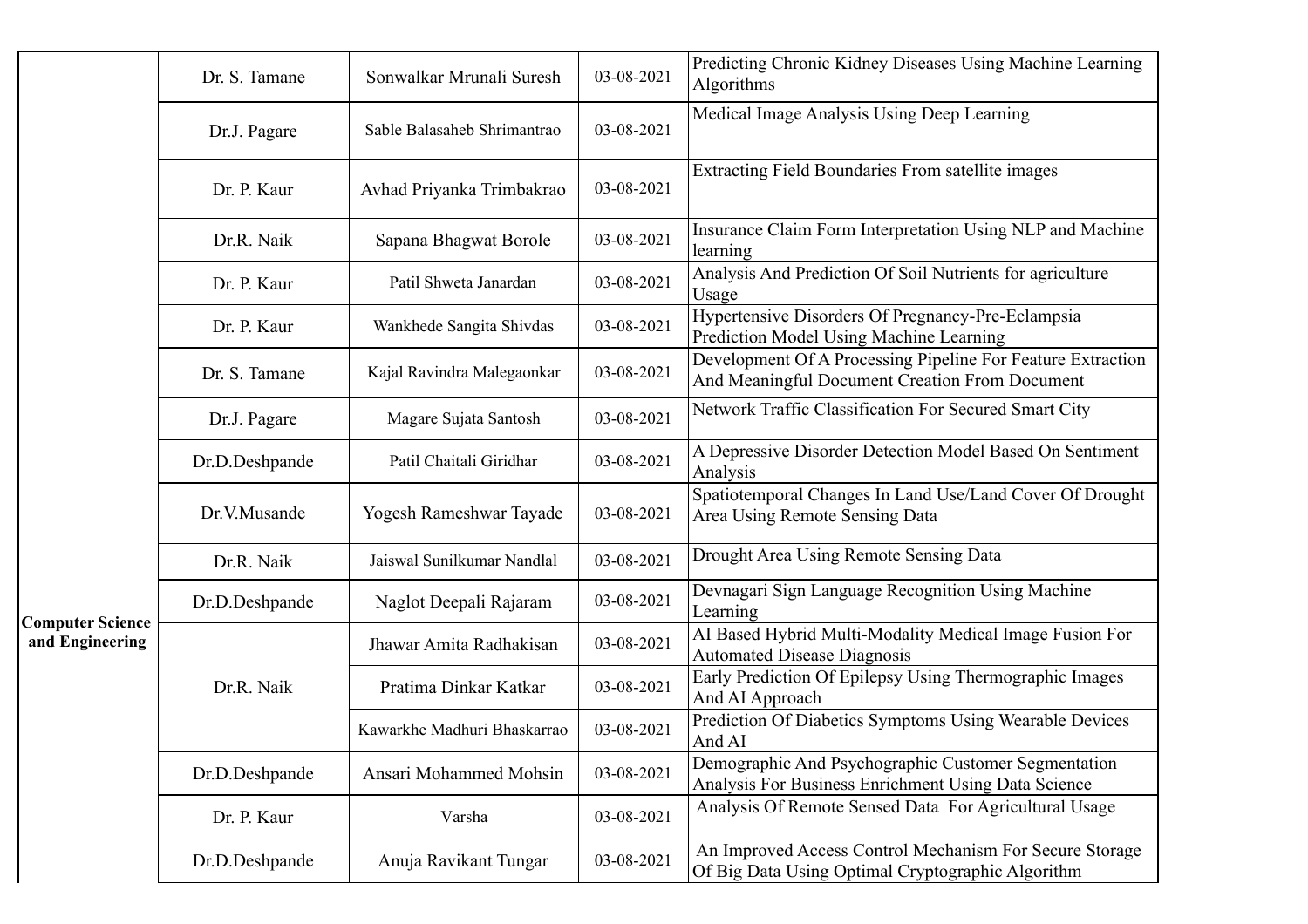|                                                             | Dr.V.Musande   | Mane Charudatt Mahadeo              | 03-08-2021 | Digital Agriculture: Data Driven Approach To Identify Fruit<br><b>Diseases</b>                                                                                  |
|-------------------------------------------------------------|----------------|-------------------------------------|------------|-----------------------------------------------------------------------------------------------------------------------------------------------------------------|
|                                                             | Dr.V.Musande   | Vijaya Kautikrao Ahire              | 03-08-2021 | Development Of Temporal Crop Monitoring Approach Using<br>Remote Sensing Data And Machine Learning Techniques.                                                  |
|                                                             | Dr.D.Deshpande | Hanmante Vanita Shivraj             | 03-08-2021 | Automated Repellent System For Jowar Crop                                                                                                                       |
|                                                             | Dr.R. Naik     | Asma Shabbir Rangwala               | 03-08-2021 | Prediction Of Epilepsy Using Wearable Devices And AI                                                                                                            |
|                                                             | Dr. S. Tamane  | Monali Prakash Pandit               | 25-09-2021 | Hybrid Reinforcement Chain Learning System In Distributed<br><b>Block Chain</b>                                                                                 |
|                                                             | Dr.D.Deshpande | Songire Sarika Govindrao            | 25-09-2021 | Brain Tumor Detection In MR Image Using Deep Learning                                                                                                           |
|                                                             | Dr.J. Pagare   | archana harishchandra<br>telgaonkar | 25-09-2021 | Cardiac Disease Detection Using AIOT                                                                                                                            |
|                                                             | Dr.J. Pagare   | Solanke Pranali Anant               | 25-09-2021 | AI-Powered Green Cloud And Data Centre                                                                                                                          |
|                                                             | Dr.V.A.More    | Sachin Govardhan Jagdale            | 27-07-2021 | Use of digital Twin to enable predictive maintenance for<br>manufacturing (electric motor) resources using Prognostics<br>and Helth Management (PHM) techniques |
|                                                             | Dr.S.N.Pawar   | Bhushan Chandrashekhar<br>Kulkarni  | 27-07-2022 | Copy right protection approaches for(Alph numeric) data bases                                                                                                   |
| <b>Electronics and</b><br>Telecommunicatio<br>n Engineering | Dr.V.A.More    | Rutuja Govindrao Shelke             | 27-07-2023 | Internet Of Medical Imaging Things And Analytics In Support<br>Of Precision Medicine For The Case Study Of Thyroid Cancer<br><b>Early Diagnostics</b>           |
|                                                             | Dr.V.A.More    | Kanchan Jagannathrao<br>Kakade      | 27-07-2024 | Design of Precision Agriculture System                                                                                                                          |
|                                                             | Dr.S.N.Pawar   | Faisal I. Shaikh                    | 15-09-2021 | RAPID DETECTION OF SOIL NUTRIENTS FOR<br><b>AGRICULTURE APPLICATIONS</b>                                                                                        |
|                                                             | Dr. V.A.More   | Mrudula A. Muley                    | 15-09-2022 | Posture detection for the analysis of Human Psychology using<br><b>Image Processing</b>                                                                         |
|                                                             |                | sawle jyoti dnyanbarao              | 27-07-2024 | Power quality improvement by minimizing harmonic distortion<br>in distribution system                                                                           |
| Electrical<br><b>Engineering</b>                            | Dr.S.A.Naveed  | Barhate Tejal Sanjay                | 27-07-2025 | Impact And Vulnarability Alleviation Of Various Faults And<br>Abnormal Conditions On Transmission Line Protection In The<br>Presence Of Facts Devices           |
|                                                             |                | Abhay Nagnathrao Mudiraj            | 27-07-2026 | Power Quality Improvement in distribution network by<br>controlling harmonics due to non linear load                                                            |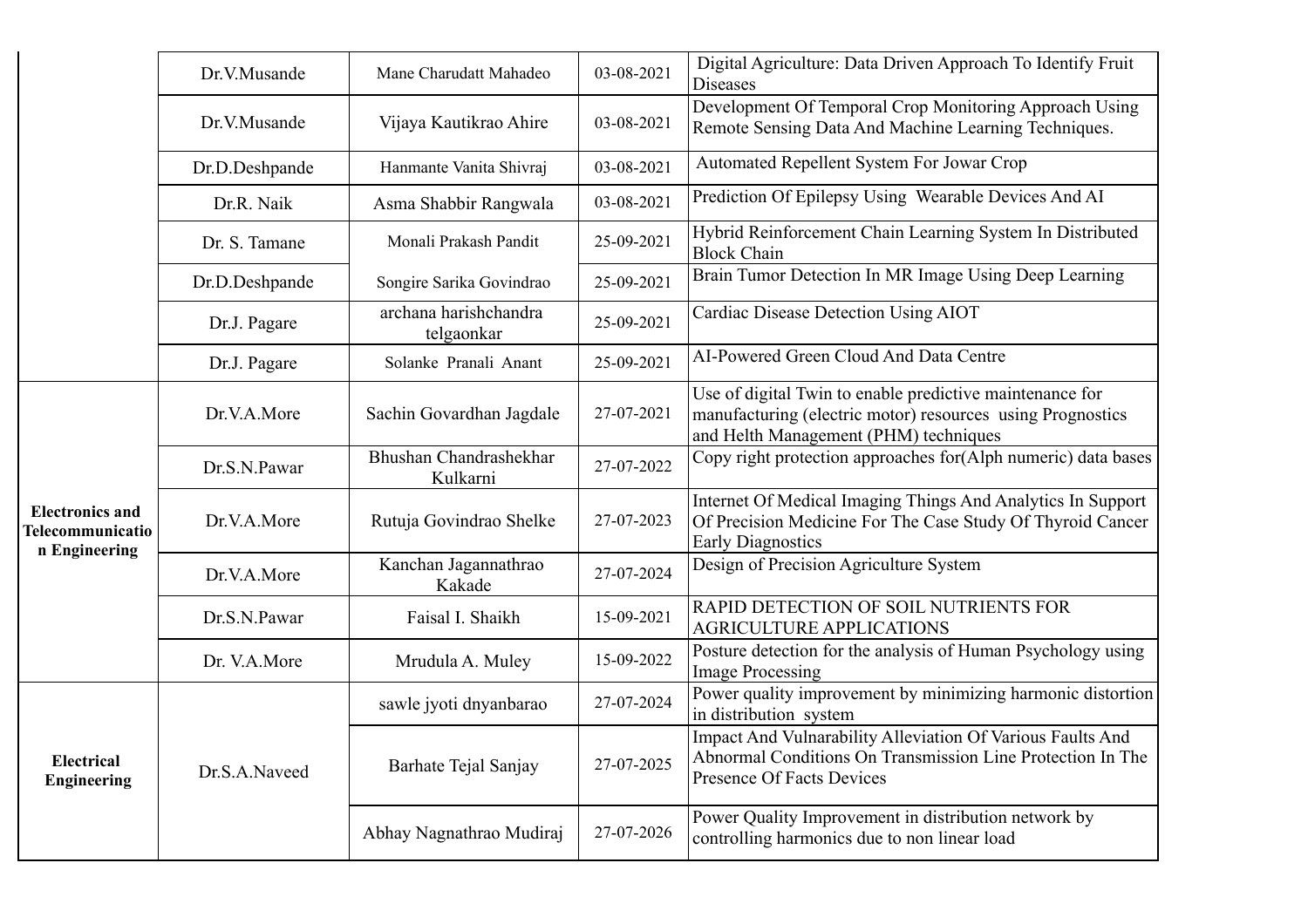| <b>Master of</b><br>Computer | Dr.S.S. Deshmukh | Sandeep Shirish Parwe         | 22/07/2021 | Prediction model to find multiple meaning of a statement by<br>using Sentiment Analysis for Marathi Language                                         |
|------------------------------|------------------|-------------------------------|------------|------------------------------------------------------------------------------------------------------------------------------------------------------|
| <b>Applications</b>          |                  | Nitin R.Yadav                 | 11/09/2021 | Designing of Disease Specific Electronic Medical Record<br>(EMR) for Diabetic and Epileptic patients                                                 |
|                              | Dr.S.B.Ubale     | Javed Amiroddin Siddiqui      | 26/07/2021 | Experimental and Computational Analysis of Air Flow and<br>Temperature Distribution of Onion Storage with Cost and<br><b>Energy Efficient Design</b> |
|                              | Dr.D.R.Dolas     | Sarfraz Ali Quadri            | 26/07/2021 | Performance analysis of MSME using Reliability, Availability<br>and Maintainability approach                                                         |
|                              | Dr.A.L.Chel      | Abhay Vasantrao Wavare        | 29/09/2021 | Performance Evaluation of Innovative Methods for Sustainable<br>e-Waste Management                                                                   |
|                              | Dr.D.R.Dolas     | Shrikrishna Bhimrao Pawar     | 26/07/2021 | <b>Experimental Studies on Fused Deposition Modeling Process</b><br>of<br>PC-ABS Material for Industrial Application                                 |
|                              | Dr.N.G.Phafat    | Yatin Pralhad Pargaonkar      | 29/09/2021 | Study of static and dynamic analysis of needle roller<br>guideways considering non linear equivalent-stiffness and<br>damping                        |
|                              | Dr.S.B.Ubale     | Brijbhushan Arun Shukla       | 29/09/2021 | Experimental Analysis and Optimisation of CO2 Welding<br>Parameters to eliminate Welding defects in SS400 steel plates                               |
|                              | Dr.N.G.Phafat    | Husain Abood Soydan           | 26/07/2021 | Role of inventory in supply chain management and analytical<br>study of inventory management in manufacturing industry.                              |
|                              | Dr.N.G.Phafat    | Saili Ramesh Kulkarni         | 29/09/2021 | <b>Experimental Investigation on Design And Analysis</b><br>of HIP Joint Prosthesis Using Composite Materials<br>And Characterization of Material    |
| Mechanical                   | Dr.S.B.Ubale     | Mohammad Azar Nisar<br>Bargir | 26/07/2021 | Design and Development for Medical Application by Using<br><b>Additive Manufacturing</b>                                                             |
| <b>Engineering</b>           | Dr.S.B.Ubale     | Yogesh Tanajirao Padwal       | 29/09/2021 | Experimental investigation & numerical analysis of<br>Performance evaluation of continuous<br>solar still water desalination                         |
|                              | Dr.D.R.Dolas     | Prakash Marothrao Kadam       | 29/09/2021 | Performance Evaluation and Emission Characteristics of CI<br>Engine by using biodiesel with nanoparticles as an additive                             |
|                              | Dr.D.R.Dolas     | Arif Sikander Pathan          | 29/09/2021 | Energy Conservation by Energy Efficiency Improvement in<br>Thermal and Fluid system                                                                  |
|                              | Dr.D.R.Dolas     | Surajkumar Narhari Tekale     | 29/09/2021 | Manufacturing and Tribological Performance of Aluminium<br>Metal Matrix Composite for Piston Ring                                                    |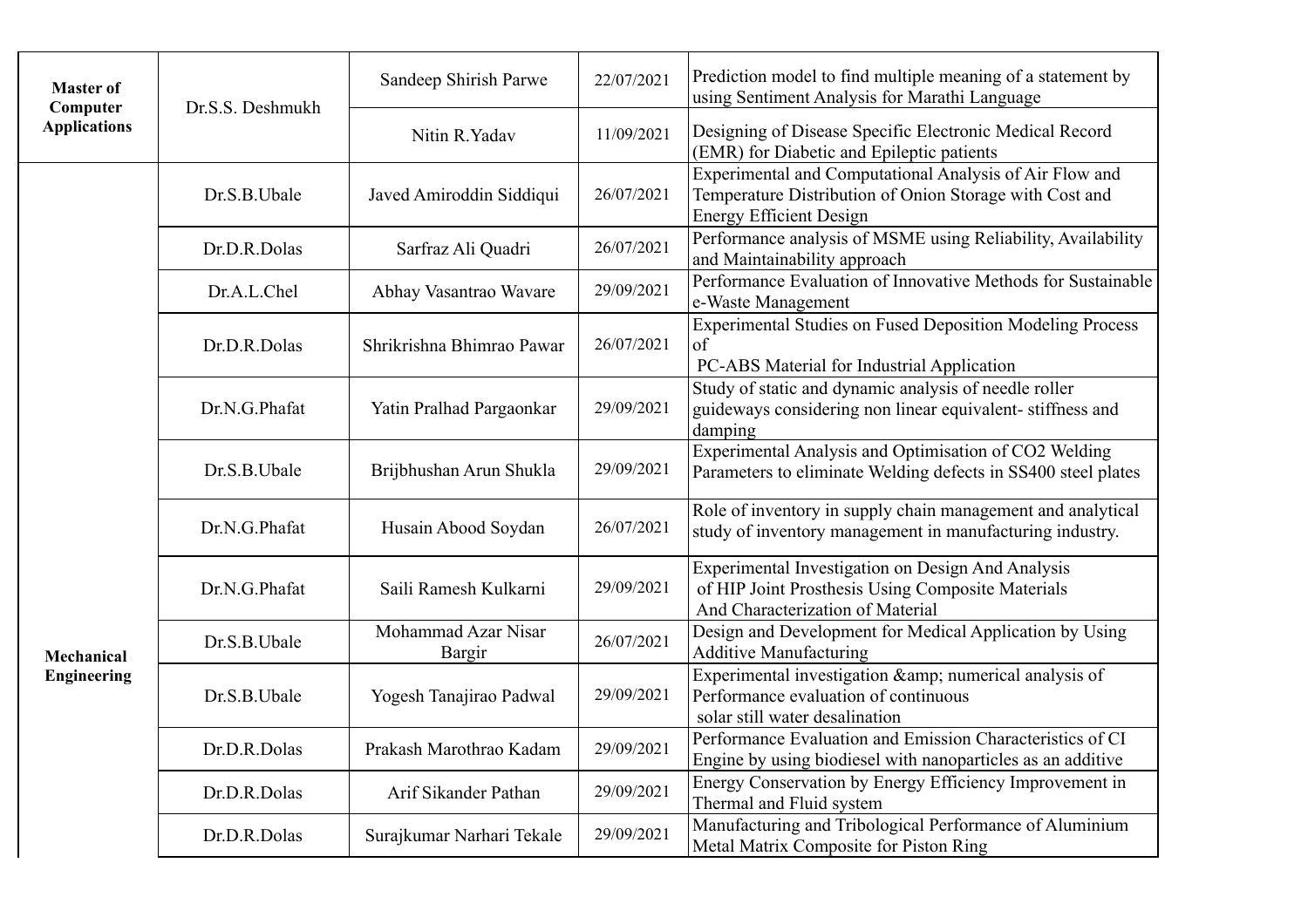|                      | Dr.N.G.Phafat                        | Shriniwas Gangadharrao<br>Sonune             | 29/09/2021              | Thermal Performance Evaluation of Various Nano Fluid in<br>Solar System                                              |
|----------------------|--------------------------------------|----------------------------------------------|-------------------------|----------------------------------------------------------------------------------------------------------------------|
|                      | Dr.D.R.Dolas                         | Shivaji Nagargoje                            | 29/09/2021              | Development of a Novel Heat Exchanger to improve Thermal<br>Efficiency by Recovering west heat from Burner           |
|                      | Dr.RR.Deshmukh                       | Kirankumar Ramakantrao<br>Jagtap             | 29/09/2021              | Investigation and Optimization of Tool wear and tool life in<br>turning process                                      |
|                      | Dr.RR.Deshmukh                       | Sumit Dattatray Kaldate                      | 29/09/2021              | Design and control of soft Pneumatic Grippers using sensory<br>data for target object grasping                       |
|                      | Dr.M.S.Kadam                         | Sandip LaxmanThengade                        | 29/09/2021              | Experimental Analysis, Investigation and Development for<br>Disc Brake Pad                                           |
|                      | Dr.N.G.Phafat                        | Amol Angadrao Khot                           | 29/09/2021              | Techno Economic Feasibility of Solar Energy Based EV<br>Charging Infrastructure for Marathwada Region                |
|                      | Dr.RR.Deshmukh                       | Komal Satish Morankar                        | 29/09/2021              | Experimental Investigation of Process Parameters in turning<br>process                                               |
|                      |                                      | <b>Faculty of Basics and Applied Science</b> |                         |                                                                                                                      |
| Depart/Subject       | <b>Name of Supervisor</b><br>(Guide) | Name of Ph.D. Scholar                        | Date of<br>Registration | <b>Research Topic</b>                                                                                                |
|                      | Dr. Sanjay Harke                     | Aishwarya D. Jagtap                          | 9/29/2021               | Designing and engineering of CO2 - Fixation Pathway by<br>synthetic biology in cyanobacteria                         |
|                      | Dr. Sanjay Harke                     | Shazia Shadab Mazhar                         | 9/29/2021               | Exploring the association of fungal-host interaction with the<br>help of CRISPR Cas9 in Model Organism.              |
|                      | Dr. Sanjay Harke                     | Manasi Dhawlekar                             | 9/29/2021               | Production and purification of p53 protein and modification of<br>p53 protein with the help of promoter engineering. |
| <b>Biotechnology</b> | Dr. Sanjay Harke                     | Patel Ruhina Afroz                           | 9/29/2021               | Mining Human Gut Microbiome & its Correlation with Brain-<br>Gut axis in Clinically Depressed Patients               |
|                      | Dr Sanjay Harke                      | Komal Kadam                                  | 9/29/2021               | Production purification and characterization of recombinant<br>Glycosyltransferase enzyme                            |
|                      | Dr. Ashok Kharde                     | Trupti Digambarrao Kadam                     | 11/13/2021              | In-vitro studies on Cordyceps militaris for optimization and<br>elicitation of metabolites                           |
|                      | Dr Sanjay Harke                      | Anurag Sunil Chavan                          | 11/13/2021              | Application of ceramic membrane Filter in industrial waste<br>water treatment                                        |
|                      | Dr Sanjay Harke                      | Sobiya Khanam                                | 11/13/2021              | To Study different factors affecting on Drosophila aging with<br>the help of genotypic and phenotypic traits         |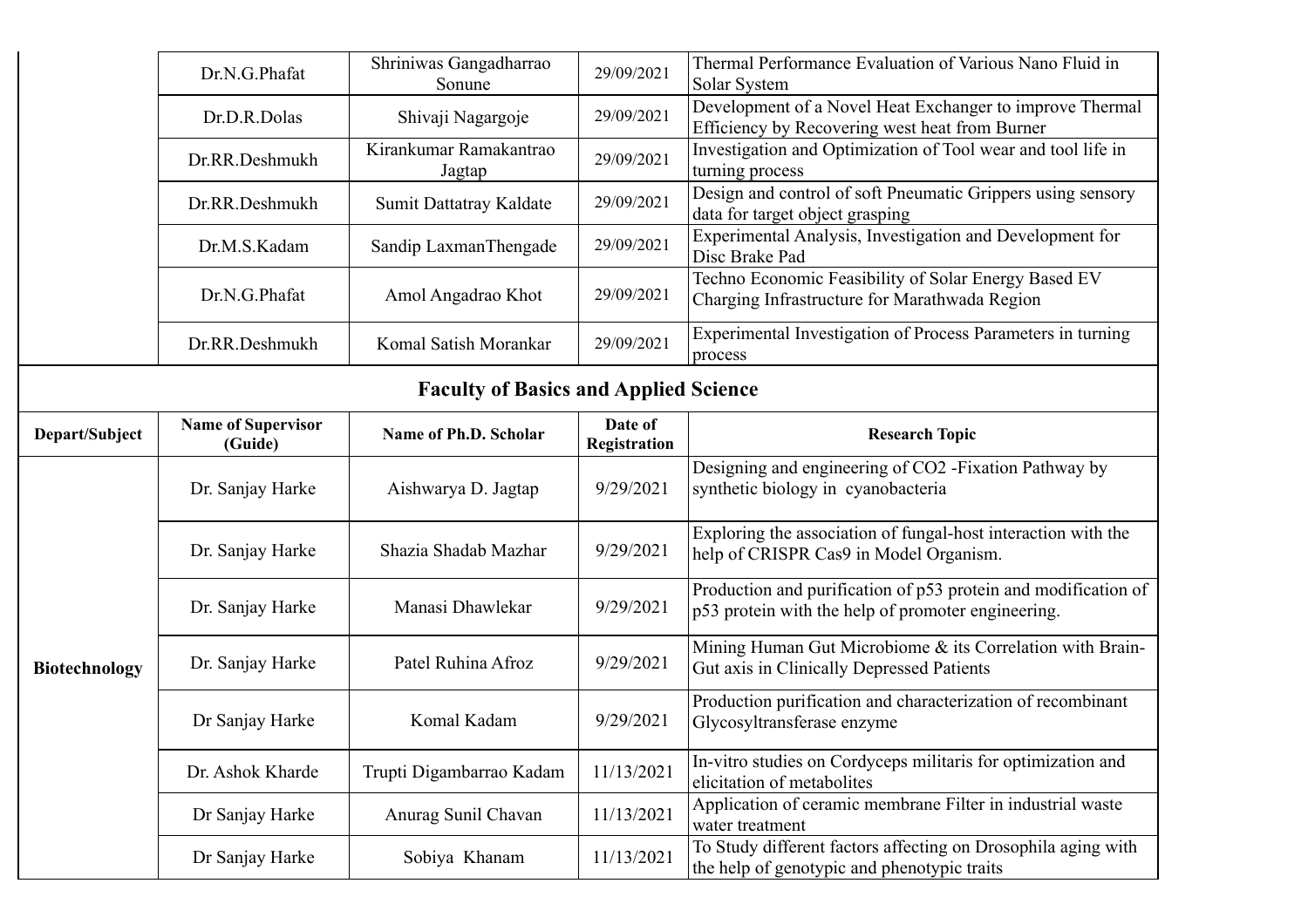|                                                  |                      | Priyanka S. Patil          | 9/29/2021  | Production of antifungal agent for control of Rhizoctonia and<br>Fusarium by rhizospheric bacteria of medicinal plants.               |
|--------------------------------------------------|----------------------|----------------------------|------------|---------------------------------------------------------------------------------------------------------------------------------------|
| Microbiology                                     | Dr. Nileema Gore     | Shaikh firdous isaq        | 9/29/2021  | Effect of transgenic cotton endophytic bacteria on plant growth<br>promotion                                                          |
| <b>Plant</b>                                     | Dr Ashwin Kishrsagar | Kiran Pawar                | 9/29/2021  | Secondary metabolite production of bhilwanol in semecarpus<br>anacardium L. using hairy root culture                                  |
| <b>Biotechnology</b>                             |                      | Rahul Jitendra Janephalkar | 11/13/2021 | Micropropgation and validation of genetic and biochemical<br>fidelity of plant                                                        |
| <b>Bioinformatics</b>                            | Dr. Archana Panche   | Krutanjali patil           | 9/29/2021  | Database Development and analysis of Brain MRI Images of<br>Dementia Patients using Machine learning Techniques.                      |
| <b>Plant Breeding</b><br>& Molecular<br>genetics | Dr.Madhukar Chavan   | Krutika Shriram Dhondge    | 11/13/2021 | To Improve the Breeding for Enhancement of Lycopene in<br>Tomato. Field: Plant Breeding & Mol. Genetics                               |
|                                                  |                      | Shaikh Saboor              | 11/13/2021 | Studies on Preparation of Functional Beverage                                                                                         |
|                                                  | Dr. Rahul Salve      | Vitthal Ram Chavhan        | 11/13/2021 | studies on Utilisation of fruit pomace as functional ingredient<br>in Development of Bakery and Confectionery Products                |
|                                                  |                      | Syed Ayesha                | 11/13/2021 | Studies on Utilization of Nutraceuticals of Linseed, Kalonji<br>and Cinnamon in Food Products                                         |
|                                                  |                      | <b>Bhushan Aware</b>       | 11/13/2021 | Development of Process for Multigrain Flour (Atta) and Study<br>of Its Nutritional, Rheological and Product Making<br>Characteristics |
| Food<br><b>Technology</b>                        |                      | Supriya Kamble             | 11/13/2021 | Development of Biosensor for the detection of food freshness.                                                                         |
|                                                  | Dr. Manmath Sontakke | Mohsin Shabbir             | 11/13/2021 | Development & Formulation of Chocolate Fortified with Dates<br>Seeds powder & Jamun Seeds powder.                                     |
|                                                  |                      | Nilesh Kelapure            | 11/13/2021 | Studies on Extraction & Utilization of Protein Concentration<br>from oilseed meal in food products.                                   |
|                                                  | Dr. Rahul Salve      | Mahesh Kumar               | 11/13/2021 | Extraction and Encapsulation of Betel leaves Essential oil and<br><b>Product Formulation</b>                                          |
|                                                  | Dr. Manmath Sontakke | Pooja Wandhekar            | 11/13/2021 | Extraction of Exopolysaccharide from lactic acid bacteria and<br>its utilization as a novel food additive in food products.           |
|                                                  | Dr. Ajay D. Nagne    | Ms.Anuradha Sangwai        | 27-07-2021 | Mitigation and Mapping of Flood in the River Basin of<br>Western Maharashtra using GIS and Remote Sensing                             |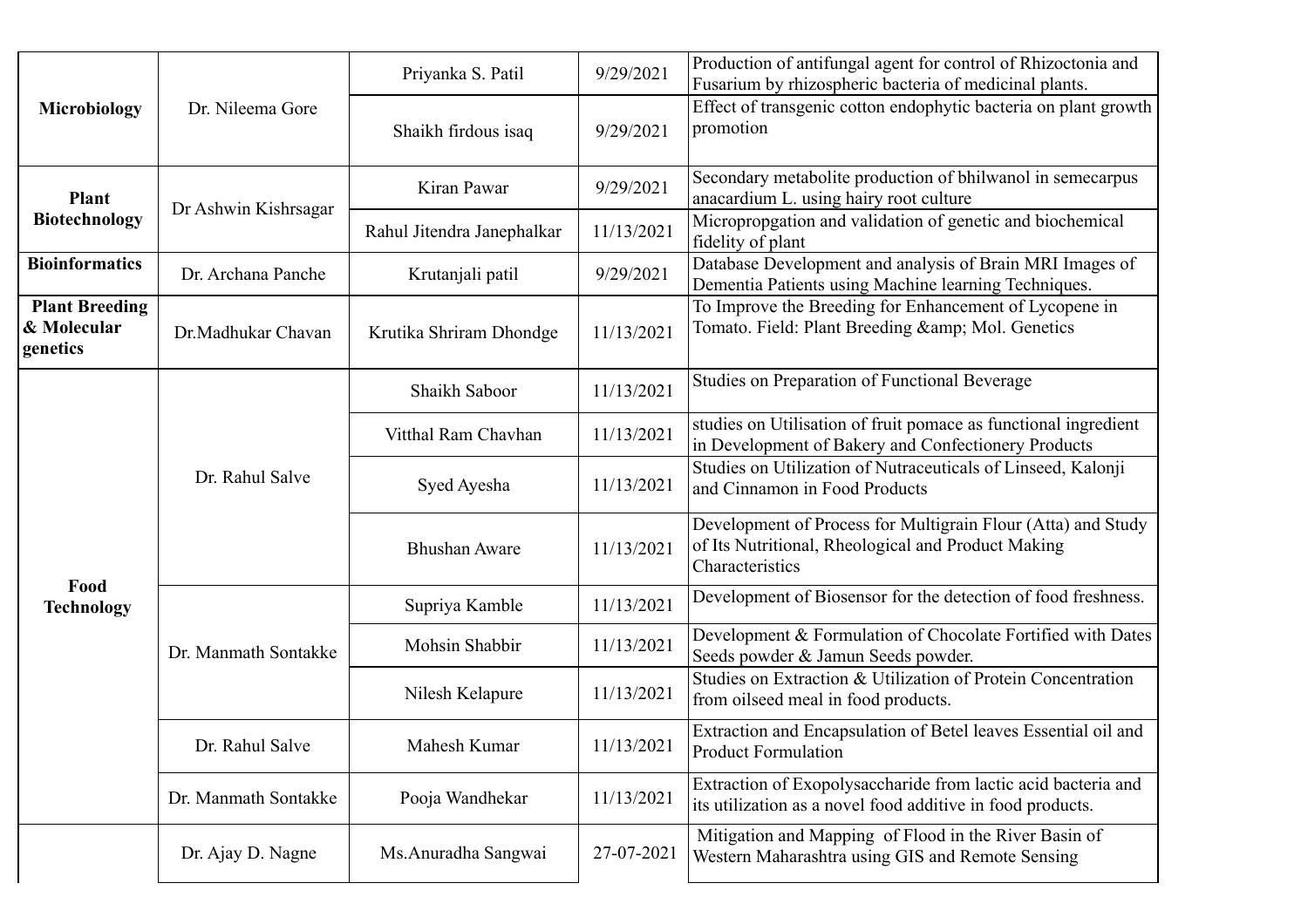|                                   | Dr. Bharat R.<br>Naiknaware  | Mr. Vishnu Dabhade                | 27-07-2021 | Development of Intelligence System for Forcasting Sales<br>Productivity using Deep Learning Approach.                                          |
|-----------------------------------|------------------------------|-----------------------------------|------------|------------------------------------------------------------------------------------------------------------------------------------------------|
|                                   | Dr. Satish R. Sankaye        | Nuras Naser Saeed Hizam           | 27-07-2021 | Intelligent Virtualization for IoT to Connect Devices by Multi<br>Tenants                                                                      |
|                                   | Dr. Vijay K. Kale            | Imran Qureshi                     | 27-07-2021 | Design of Risk Based Authentication System in Cyber Security<br>using Machine Learning Techniques                                              |
|                                   | Dr. Dnyaneshwari D.<br>Patil | Ms. Anjali Rokde                  | 27-07-2021 | Diagnosis of Retinal Detachment Using fuzzy based<br>classification image segmentation Techniques                                              |
|                                   | Dr. Nagsen S. Bansod         | Ms.Shalini Bakal                  | 27-07-2021 | Disease Identification system design development using Eyes<br>imaging                                                                         |
|                                   | Dr. Nagsen S. Bansod         | Mr.Anand Kadam                    | 27-07-2021 | Design and Development of Crop Management System for<br><b>Better Yield Predictions Using Soil Analysis</b>                                    |
|                                   | Dr. Vijay K. Kale            | Vinod Pande                       | 27-07-2021 | Speech Diarization Using Generative Adversarial Network                                                                                        |
|                                   | Dr.Prapti D. Deshmukh        | Ms. Urvashi Deshmukh              | 27-07-2021 | Early detection and classification of Respiratory Diseases<br>using Deep Learning                                                              |
|                                   | Dr.Prapti D. Deshmukh        | Ms.Apurva Solanke                 | 27-07-2021 | Extraction and Classification of Skin Lesion towards                                                                                           |
|                                   | Dr. Bharat R.<br>Naiknaware  | Akshay Deshpande                  | 27-07-2021 | Development of Recommendation system for online Products<br>using Machine Learning                                                             |
|                                   | Dr. Bharat R.<br>Naiknaware  | Ms.Aruna Rajput                   | 27-07-2021 | An Improved Demand Forecasting ModelUsing deep learning<br>approach for supply chain                                                           |
|                                   | Dr. Ajay D. Nagne            | Shriram Pandurang Kathar          | 27-07-2021 | Surface Water Analysis by using Remote Sensing and GIS                                                                                         |
|                                   | Dr. Satish R. Sankaye        | Jeevan Pralhad Tonde              | 27-07-2021 | Design & Implementation of Conversational AI in Academia                                                                                       |
|                                   | Dr. Sanjay Y. Azade          | Shabeena Naaz Waseem Raja<br>Khan | 29-09-2021 | Prediction of Heart disease severity measurement using Hybrid<br>Deep Learning Techniques                                                      |
|                                   | Dr. Satish R. Sankaye        | Farhat Rahat Ali Shaikh           | 29-09-2021 | Smart Sensing of Soil Fertility using Data Mining and IoT                                                                                      |
| Computer                          | Dr. Vijay K. Kale            | Monika Devidas Kate               | 29-09-2021 | Detection and Classification of Thyroid Cancer using Machine<br>Learning Technique                                                             |
| Science and<br><b>Information</b> | Dr. Ajitkumar M. Pundge      | Irfan Abdullatif Chaugule         | 29-09-2021 | Development of Speech Emotion Recognition Using Deep<br>Learning                                                                               |
| <b>Technology</b>                 | Dr.Dnyaneshwari D.<br>Patil  | Prerana Prasanna Deshpande        | 29-09-2021 | Design and Development of Decision Making System for<br>Grading of Embryo in In-Vitro Fertilization (IVF) Using<br>Machine Learning Techniques |
|                                   | Dr.Prapti D. Deshmukh        | Ishrat Baig                       | 29-09-2021 | Recognition of diseases on Mango fruit After Post<br>Harvesting Using image processing technique.                                              |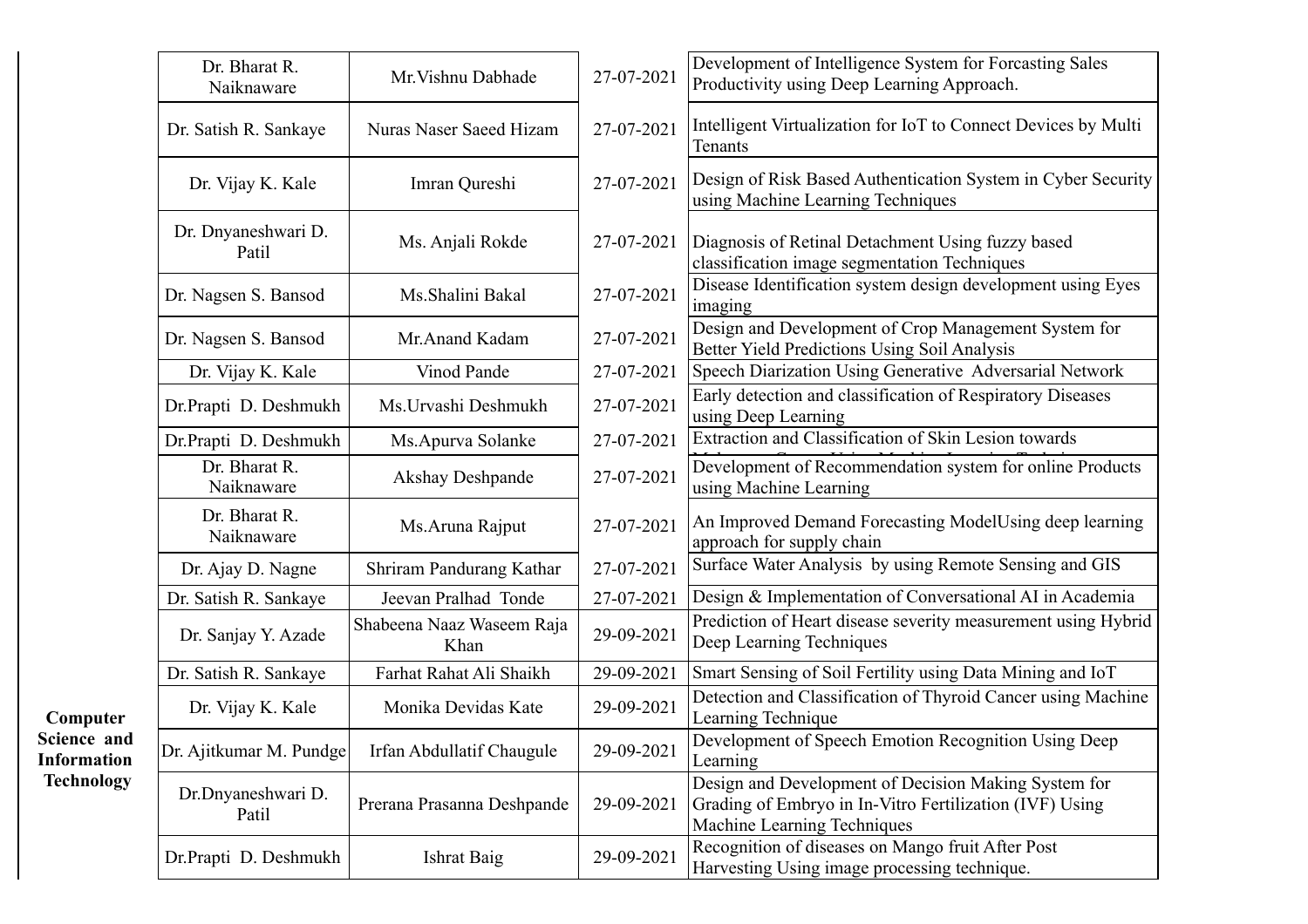|           | Dr. Nagsen S. Bansod        | Farooque Yasin Shaikh                 | 29-09-2021 | Role of IOT to identify diseases in cash crop                                                                                                       |
|-----------|-----------------------------|---------------------------------------|------------|-----------------------------------------------------------------------------------------------------------------------------------------------------|
|           | Dr. Bharat R.<br>Naiknaware | Saloni Prashant Kolapkar              | 29-09-2021 | Detection and classification of brain tumor from MRI using<br>Image processing and Machine learning techniques                                      |
|           | Dr. Nagsen S. Bansod        | Samadhan shrihari Ghodke              | 29-09-2021 | Design and Development of Unconstrained person Face<br>Identification and verification robust IOT Based System using<br>Machine Learning            |
|           | Dr. Ajitkumar M. Pundge     | Mansur Margub Shaikh                  | 29-09-2021 | Novel Development of Optimization of Spatial database query<br>using Tuning techniques and methods                                                  |
|           | Dr.Dnyaneshwari D.<br>Patil | Ruheena Hashmi Sayed<br>Mubeen Hashmi | 29-09-2021 | Role of AI & ML in Prognosis and Profiling of Breast Cancer<br>by Single-Cell RNA Sequencing (sc RNA-seq)                                           |
|           | Dr. Ajitkumar M. Pundge     | Sania Raheen Mujeebuddin<br>Patel     | 29-09-2021 | Artificial Intelligence and Internet of Things Enabled Remote<br>Patient Monitoring System for Smart Healthcare                                     |
|           | Dr. Sanjay Y. Azade         | Sarfaraz Iqbal Pathan                 | 29-09-2021 | Deep learning classifier on cloud computing for Hyperspectral<br>Imaging to predict curcumin concentration in Fresh turmeric<br>Rhizomes            |
|           | Dr.Dnyaneshwari D.<br>Patil | Rewati Dhiraj Rane                    | 29-09-2021 | Diagnosis of Ductal Adenocarcinoma pancreatic disease using<br>fuzzy based classification                                                           |
|           | Dr. Ajitkumar M. Pundge     | Sachin Bhagwanrao Shelke              | 29-09-2021 | Modeling a novel secure Data Transmission framework for<br>Vehicular Ad-Hoc Network(VANET)Communication                                             |
|           | Dr. Sanjay Y. Azade         | Deepali Vaijinath Sawane              | 29-09-2021 | Design and Analysis for Efficient Retrieval of Text<br>Summarization                                                                                |
|           | Dr. Vijay K. Kale           | Jayashree Sopan Mohite                | 29-09-2021 | Design and Analysis of Anti-counterfeit products identification<br>by using blockchain technology                                                   |
|           | Dr. Ajay D. Nagne           | Shivani Somnath Bhosle                | 29-09-2021 | Crop Identification and Analysis by using Remote Sensing and<br><b>GIS</b>                                                                          |
|           | Dr. Ajay D. Nagne           | Pradnya Laxman Awate                  | 29-09-2021 | Crop Identification and Analysis based on spatial feature by<br>using Geospatial Technology                                                         |
|           | Dr. S. B. Sapkal            | Mr. Jaydeo Kilbile                    | 20-07-2021 | Design, synthesis and biological evaluation of some novel<br>sulphonamide derivatives                                                               |
|           | Dr. S. B. Sapkal            | Mr. Dattatraya Chaudhari              | 20-07-2021 | Synthesis, isolation and characterization of process related<br>impurities & novel polymorphous of some active pharmaceutical<br>ingredients(API's) |
| Chemistry | Dr. S. B. Sapkal            | Mr. Pravin Shelkar                    | 20-07-2021 | Design and Synthesis of Some N, O and S containing heterocyclic<br>compounds and their biological evaluation                                        |
|           | Dr. S. B. Sapkal            | Mr. Jawale Kiran                      | 20-07-2021 | Synthesis, characterization and antimicrobial evaluation of some<br>Novel amino acid derivatives                                                    |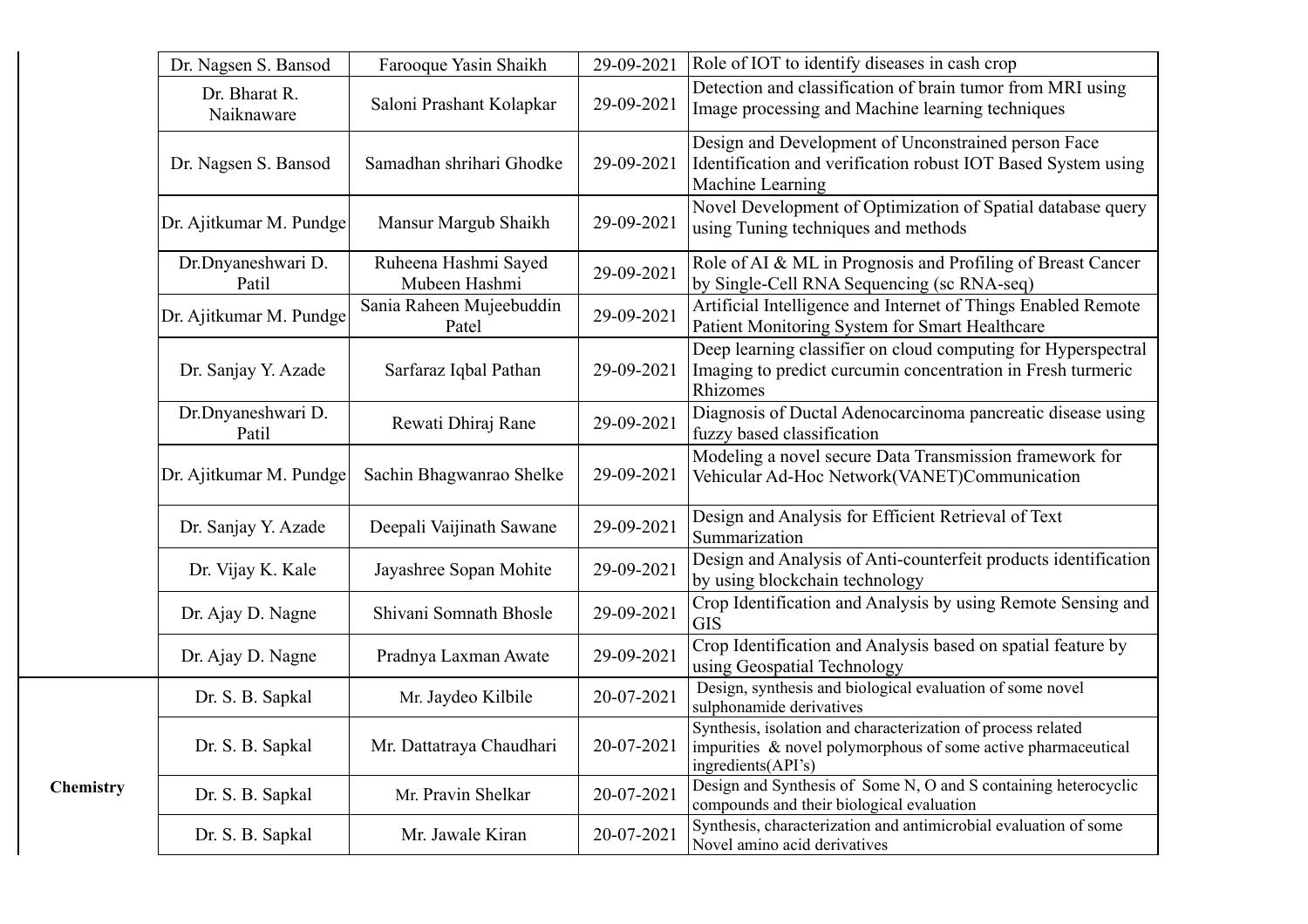|                    | Dr. J. G. Gawai                                    | Ms. Swati Deepak Chavan            | 16-09-2021              | Synthesis, Characterisation and Biological Evaluation of Some<br><b>Transition MetalComplex</b>           |  |
|--------------------|----------------------------------------------------|------------------------------------|-------------------------|-----------------------------------------------------------------------------------------------------------|--|
|                    | Dr.G.C.Lomte                                       | Ms.U.V.Deshmukh                    | 16-09-2021              | A Study Of Fractional Differential Equations And Its Applications                                         |  |
|                    | Dr.G.C.Lomte                                       | Ms.S.R.Dhavale                     | 16-09-2021              | A Study Of Supply Chain Management System Using Optimization<br>Techniques                                |  |
| <b>Mathematics</b> | Dr.G.C.Lomte                                       | Mr.S.K.Kale                        | 16-09-2021              | A Study On Numerical Methods For Solution of Fractional<br>Differential Equations.                        |  |
|                    | Dr. G. C. Lomte                                    | Maijabeen Nawaj Pathan             | 18-10-2021              | Mathematical Modelling Of Disease Dynamics-Fractional<br>Calculus Approach & Simulations                  |  |
|                    | Dr. T. S. Pawar                                    | Vijayalaxmi Mahantesh<br>Kothiwale | 18-10-2021              | Finding the Shortest Path in Transportation Problem model<br>Using Dijkstra's Algorithm                   |  |
|                    | Dr. K. R. Zakde                                    | Ms. Qudsiya Tamboli                | 19-07-2021              | Influence of noble metal doping on nano ferrites: Synthesis,<br>Characterization and Application          |  |
| <b>Physics</b>     | Dr. A.B. Itolikar                                  | Gopinath Y. Chavan                 | 16-09-2021              | Microwave Dielectric Properties of Saline and Vegetated Soil<br>at C-Band                                 |  |
|                    | Dr. A.B. Itolikar                                  | Farhat Shaheen Masood Khan         | 16-09-2021              | Investigation of Dielectric Properties of Sodic Soil at C-Band<br>Microwave Frequency                     |  |
|                    | <b>Faculty of Social Sciences &amp; Humanities</b> |                                    |                         |                                                                                                           |  |
|                    |                                                    |                                    |                         |                                                                                                           |  |
| Depart/Subject     | <b>Name of Supervisor</b><br>(Guide)               | Name of Ph.D. Schola               | Date of<br>Registration | <b>Research Topic</b>                                                                                     |  |
|                    |                                                    | Ms. Kavita Soni                    | 9/29/2021               | Social Media in Post Truth Era: A critical analysis of Fake<br>News during Corona Pandemic                |  |
|                    | Dr. Rekha Shelke                                   | Mr. Santosh Andhale                | 9/29/2021               | Media and Social Cause: An analytic study of the role of<br>media in promotion of deceased organ donation |  |
|                    |                                                    | Ms Rupali Gore                     | 9/29/2021               | मराठवाड्यातील शेतकऱ्याच्या बदलत्या माध्यम विषयक सवयी:                                                     |  |
|                    |                                                    | Mr. Balu Gaike                     | 9/29/2021               | एक चिकित्सक अभ्यास<br>मनोरंजनाच्या क्षेत्रातील बदलती भाषा: हिंदी / मराठी वेब सीरीजचा<br>विशेष अभ्यास      |  |
|                    | Dr. Asha Deshpande                                 | Mr. Vijay Kamale Patil             | 9/29/2021               | महाराष्ट्रातील पत्रकार संरक्षण संबंधीत कायदा स्वरूप आणि<br>आव्हाने: विशेष अभ्यास                          |  |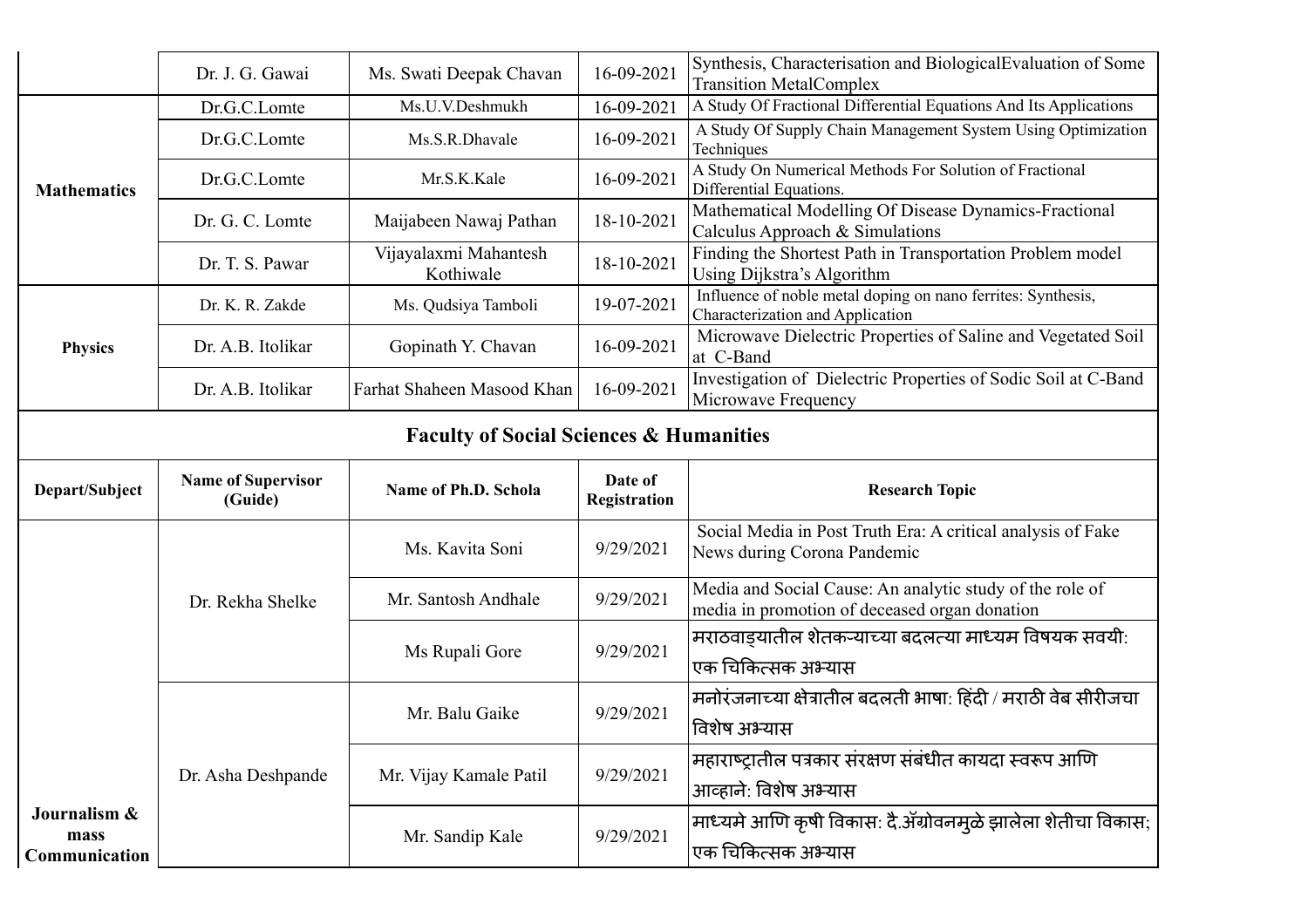|                                                                          | Dr. Tanveer Ahemad   | Mr. Mohd Ziauddin Mohd<br>Fasiuddin Siddiqui | 9/29/2021  | Media and Politics: A Comparative Study of A.K.Azad and A.<br>A.Maududi's Journalism in Propagation of Their Political<br>Thoughts                          |
|--------------------------------------------------------------------------|----------------------|----------------------------------------------|------------|-------------------------------------------------------------------------------------------------------------------------------------------------------------|
|                                                                          |                      | Mr. Vikas Bhagure                            | 9/29/2021  | Social Media and Propaganda: A Comparative Study of Two<br><b>Indian National Political Parties</b>                                                         |
|                                                                          | Dr. Tanveer Ahemad   | Ms Prerna Borade                             | 9/29/2021  | New Media and Health: A Critical Study of the Use of Smart<br>Phone among the Undergraduate Students of Marathwada<br>Region and Its Impact on Their Health |
|                                                                          |                      | Ms Zainab Minhaj Khan                        | 9/29/2021  | Mainstream Media and Rhetoric: A Discourse Analysis of<br>Prime Time Debates during Pandemic                                                                |
| <b>MSW</b>                                                               | Dr. Avinash Gore     | Mr. Nizam Khan Pathan                        | 9/22/2021  | औरंगाबाद जिल्ह्यातील महिला कामगारांची वास्तव स्तिथी : एक अभ्यास                                                                                             |
|                                                                          |                      | Mr.Nanduram Abhanrao<br>Gaikwad              | 9/22/2021  | जेष्ठ नागरीकांचा आत्मसन्मान, काळजी व सुरक्षा या बाबत जनमताचा<br>अभ्यास                                                                                      |
| <b>Sports, Yog</b><br><b>Science And</b><br>Physical<br><b>Education</b> | Dr. DineshH. Wanjare | AnirudhaKishor Joshi                         | 6/30/2021  | Study of Analytical Module to Identify the Different<br>Personality Traits of Jumpers, Throwers and Middle-Long<br><b>Distance Runners</b>                  |
|                                                                          |                      | Mr. Sagar Suresh Shewale                     | 6/30/2021  | Effect of aerobic dance on the skill and physical fitness of men<br>and women Cricket players of Aurangabad district of<br>Marathwada region                |
|                                                                          |                      | Mr. SharadD.Pawar                            | 6/30/2021  | जम्परोपप्रशिक्षणाचाऔरंगाबादजिल्ह्यातीलजुदोखेळाडूंच्यानिवडकशारीरि<br>कक्षमतेवरहोणारापरिणाम"                                                                  |
|                                                                          |                      | Mr. Sanjay Gangaram Gore                     | 6/30/2021  | Effect of Plyometric Training on Selected Motor Fitness<br>Components and Skills Performance of College Males 100 meters<br>Sprinters in Mumbai             |
|                                                                          |                      | RutujaKalyanraoThorat                        | 13-11-2021 | Implications of new Market Economy on Consumer Behavior in<br>India with special reference to Aurangabad city                                               |
| Economics                                                                | Dr. Bala A. Sarate   | KalyaniShrimantraoChavan                     | 13-11-2021 | An empirical analysis of Entrepreneurship Opportunities in Agri -<br>produce Marketing: a case study of Sahyadri Farming Producers<br>company Ltd. Nashik.  |
|                                                                          |                      | VaishaliManikraoGawande<br>(Danve)           | 13-11-2021 | बारामती तालुक्यातील कृषी व ग्रामीण विकासात शरद पवारांचे योगदान : एक<br>अर्थशास्त्रीय विश्लेषण                                                               |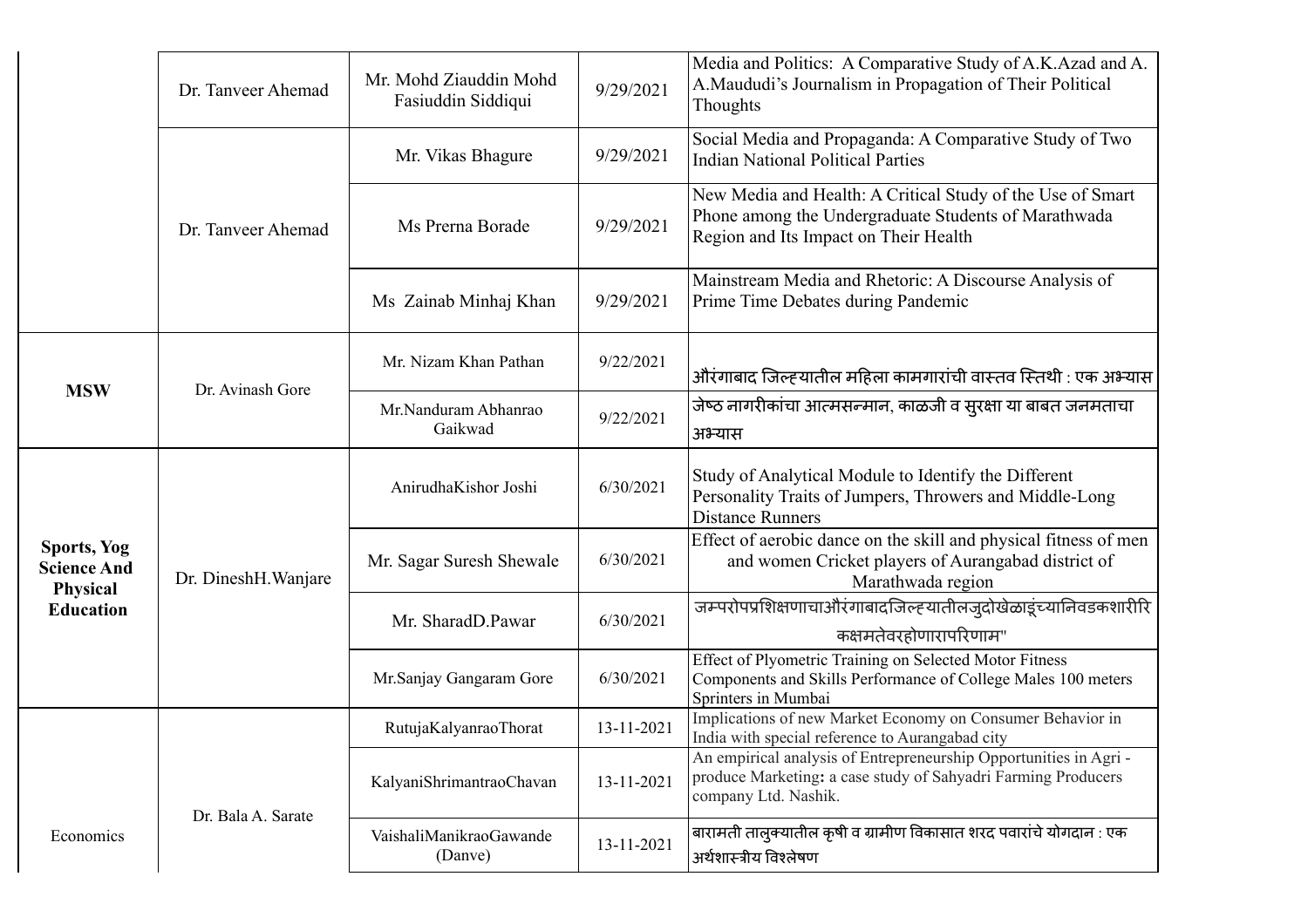|                |                          | Dhanashri Dinesh Sonune<br>(Kayande) | 13-11-2021 | ग्रामीण महिलांचे कौटुंबिक आर्थिक विकासातील योगदान : विशेष संदर्भ सिंदखेड<br>राजा तालुका                                                                                |  |
|----------------|--------------------------|--------------------------------------|------------|------------------------------------------------------------------------------------------------------------------------------------------------------------------------|--|
|                | Dr. Sheetal Khandre      | Rais Ahmed Gayyasuddin               |            |                                                                                                                                                                        |  |
| <b>IIFL</b>    |                          |                                      |            |                                                                                                                                                                        |  |
|                | Dr Rashmi Achmare        | Ms Ravinder Gurdatta                 | 7/16/2021  | Portrayal of Cultural conflict and Belongingness' in the fiction of<br>Kiran Desai, Preeti Shenoy and Anjum Hasan                                                      |  |
|                |                          | Ms Shama Patil                       | 7/16/2021  | Exploration Of Assimilation Into An Alien Culture' In the Diasporic<br>Writing of Sunetra Gupta, Anita Rao Badami and Jhumpa Lahiri                                    |  |
|                |                          | Mr Shiv Kadam                        | 7/16/2021  | Literature, Adaptation And Films: The Evolution Of Narrative<br>techniques in Making Of Shakespeare's Romeo Juliet                                                     |  |
| <b>English</b> | Dr.Namdev K. Suryawanshi | Ms.Sabiha Abdul Aziz Shaikh          | 9/13/2021  | Revisiting the Past and Quest for Identity in the Selected novels of<br>Toni Morrison, Gloria Naylor and Zora Neale Hurston                                            |  |
|                |                          | Ms.Sangeeta Sanjay Bhatia            | 9/13/2021  | Marginality and Diasporic Consciousness: A Critical Analysis of the<br>Fiction of Vikram Seth, Rohinton Mistry and Amitav Ghosh                                        |  |
|                |                          | Ms.Kirti Vikram Kiratkar             | 9/13/2021  | The Portrayal of Feminist Consciousness and Gender Issues: A<br>Critical Study of the Autobiographies of Baby Kamble, Kamla Das,<br>Malika Amar Shaikh and Baby Halder |  |
|                | Dr.Aswad Gowher          | Mr. Anwar HossainShaikh              | 14/09 2021 | Noor Ul Husnain ki Nasr Nigar Ka Tanqeedi Mutala                                                                                                                       |  |
| Urdu           |                          | Mr. Wahid Deen Mohammad<br>Shaikh    | 14/09 2021 | Adab E Zindan ka Tanqeedi Wo Tahqeeqi Jayeza (Azadi ke baad)                                                                                                           |  |
|                |                          | Mr.Hashmi Syed Sheb Qumaroddir       | 14/09 2021 | 1980 Ke Baad Seerat Nigari Ka Tajziyati Mutala(Numainda Seerat<br>Nigaron ke Hawale se)                                                                                |  |
|                |                          | Mr.Mirza Abdul Qayyum Baig           | 14/09 2021 | Shaukat Siddiqui ki afsana nigari ka Tanqeedi Jaiyza                                                                                                                   |  |
|                |                          | Maheshkumar Ramkrishna Kulk          | 9/16/2021  | संत ज्ञानेश्वरांच्या साहित्यातील मानवतावादी विचार: एक चिकित्सक<br>अभ्यास                                                                                               |  |
| Marathi        | Dr. Ram Gaikwad          | Mr. Bhanudas Tanaji Panmand          | 9/16/2021  | मराठी नाटक आणि त्यावर आधारित चित्रपटांचा तुलनात्मक अभ्यास<br>(निवडक नाटकांच्या संदर्भात)                                                                               |  |
|                |                          | Mr. Kalpesh Rajendra Nerkar          | 9/16/2021  | प्रवीण बर्दापूकर यांच्या ललित साहित्याचा विविधांगी अभ्यास                                                                                                              |  |
|                |                          | Ms. Priti Yoseph Bankar              | 9/16/2021  | स. ना. सूर्यवंशी यांच्या समग्र साहित्याचा विविधांगी अभ्यास                                                                                                             |  |
|                |                          | Ms.Momna Khatoon Shabbir<br>Ahmed    | 12/22/2021 | मेहरून्जिसा परवेज के कथा साहित्य का संवेदनात्मक अध्ययन :(नारी के<br>विशेष संदर्भ में)                                                                                  |  |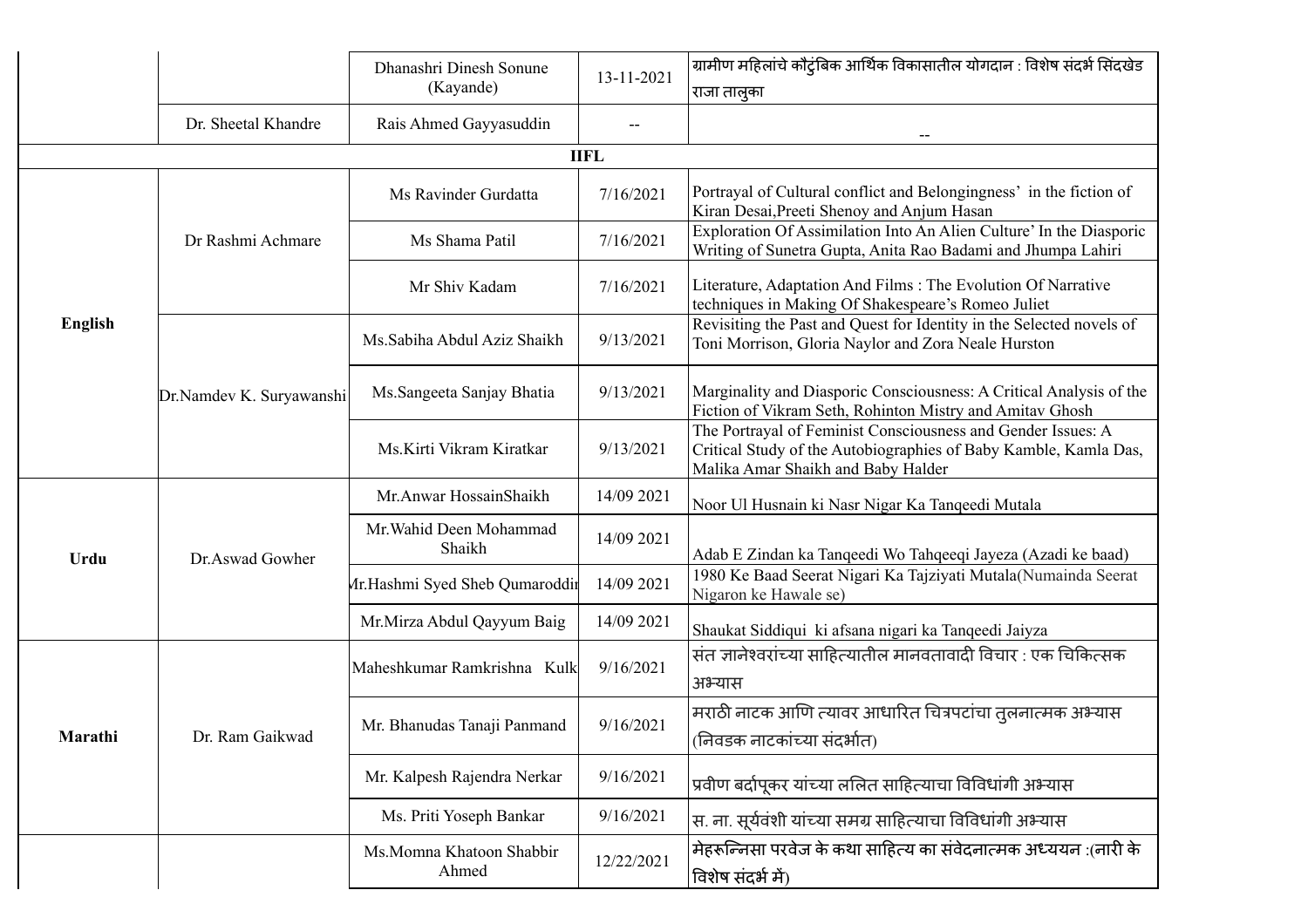| Hindi                                               | Dr. Shahenaz Jafar<br>Basmeh | Ms.Shweta Dinesh Sharma                | 12/22/2021 | हिंदी के समकालीन उपन्यासों में महानगरीय जीवन : (ममता कालिया के<br>उपन्यासों के विशेष संदर्भ में)                                                                      |
|-----------------------------------------------------|------------------------------|----------------------------------------|------------|-----------------------------------------------------------------------------------------------------------------------------------------------------------------------|
|                                                     |                              | Mirza Riyazunnisa Begum<br>Ramjan Baig | 12/22/2021 | २१वी सदी में शालेय हिंदी पाठ्यक्रम में मूल्यविधान" एक अनुशीलन                                                                                                         |
| Library and<br><b>Information</b><br><b>Science</b> | Dr. Balaji D. Damawale       | Mr. Magar Dadasaheb<br>Subhedar        | 29-09-2021 | A Comparative Study of Pharmaceutical Institutes Libraries in<br>western Maharashtra                                                                                  |
|                                                     |                              | Mr. Wadhawal Manoj<br>Janardhan        | 29-09-2021 | रायगड जिल्ह्यातील सार्वजनिक ग्रंथालयातून दिल्या जाणाऱ्या सेवा<br>सुविधांचा वाचकाभिमुख<br>अभ्यास                                                                       |
|                                                     |                              | Mrs. Sangita Ajitkumar Shah            | 13-11-2021 | महाराष्ट्रातील परिचारिका महाविदयालयीन ग्रंथालयाचा चिकित्सक<br>अभ्यास                                                                                                  |
|                                                     | Dr. Rasika R. Wadalkar       | Mrs. Pratima Nitin Phalke              | 13-11-2021 | महाराष्ट्रातील सार्वजनिक ग्रंथालयाचा शाश्वत विकास -एक अभ्यास                                                                                                          |
|                                                     |                              | Mr. Nagesh Dinkar Mane                 | 13-11-2021 | मॅथेमॅटिकल बायोसायन्सेस अँड इंजिनीअरिंग इ-नियतकालिकाचे<br>सायंटोमेटिक विश्लेषण - एक अभ्यास                                                                            |
|                                                     |                              | Mr. Sandeep Uttam Chopade              | 13-11-2021 | महाराष्ट्रातील आयुर्वेद महाविद्यालयीन ग्रंथालयातील वाचनसाहित्यसंग्रह<br>विकास धोरणाचा अभ्यास.                                                                         |
| Psychology                                          | Dr. Vaishali N. Choudhari    | Monica Pandey                          | 7/3/2021   | Title 'The Pursuit of Purpose Scale -A test construction                                                                                                              |
|                                                     |                              | SonamParadkar                          | 7/3/2021   | Understanding the Impact of Counsellor-A comparative<br>analysis of sense of well-being and attitude among teachers of<br>schools with and without counsellors        |
|                                                     |                              | MayuraWagh                             | 7/3/2021   | Personality pattern, work-life balance and quality of life<br>among women employee in granted and non-granted<br><i>institutions</i>                                  |
|                                                     |                              | VikasZakde                             | 7/4/2021   | Emotional competence, social competence and mental health<br>among deprived and non-deprived youths                                                                   |
|                                                     |                              | Ms.Madhura Anvikar                     | 7/31/2021  | A Study of Oral Reading Fluency Among The English Medium<br>Students of Aurangabad District Studying in Grade 4th, 5th, and 6th<br>having a Processing Speed Deficits |
| <b>Education</b>                                    | Dr. Jyoti Mohanty            | Mr. Satyajit Kharkar                   | 9/16/2021  | A Comparative Study Of Non Verbal Creative Thinking<br>Ability Amongst IX th Grade Students Studying In English<br>And Marathi Medium Of Aurangabad City.             |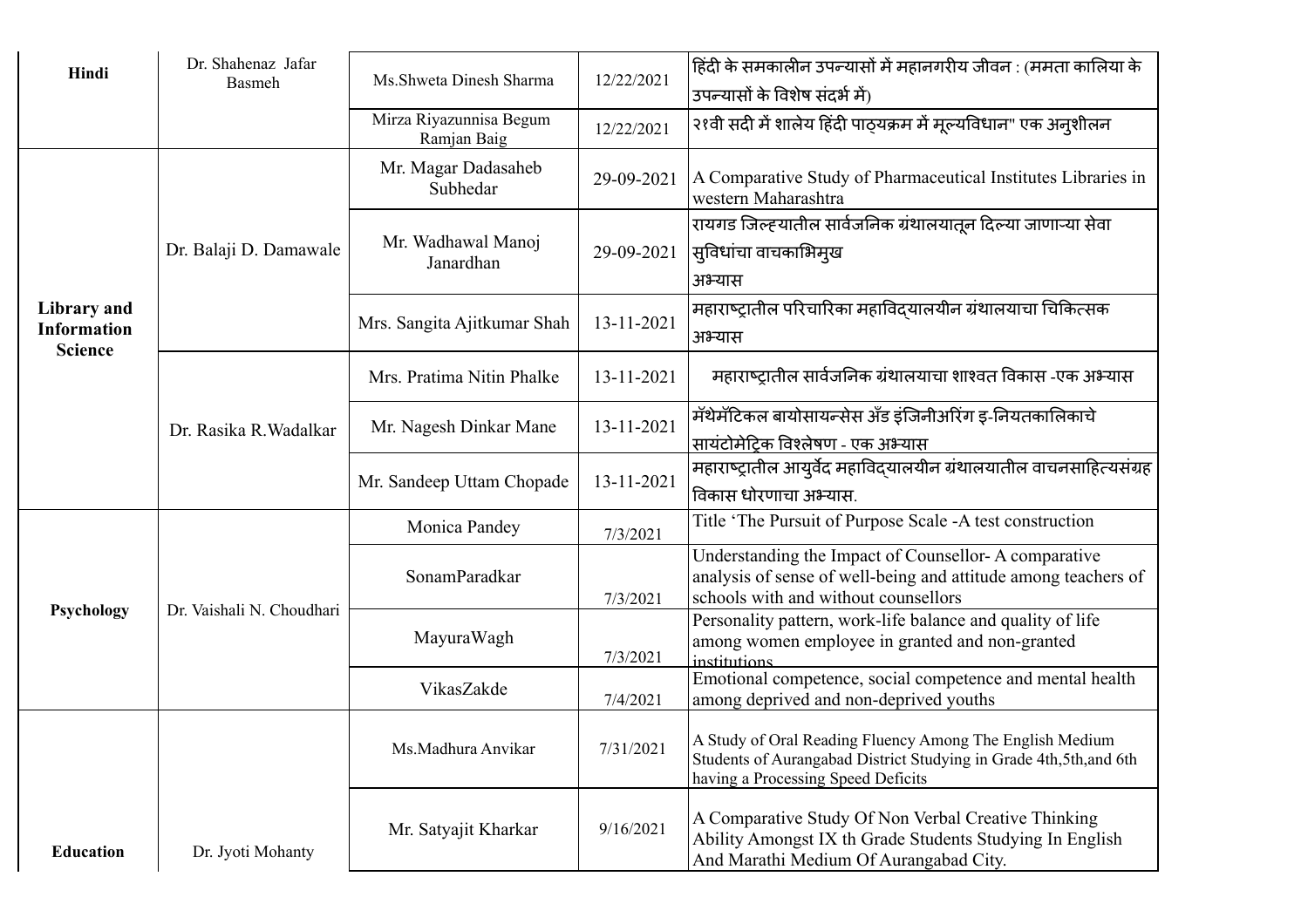|          |                      | Ms. Nutan Maghade        | 9/16/2021 | महाराष्ट्रातील कस्तुरबा गांधी बालिका विदयालयाच्या कर्मचाऱ्यांचे<br>कार्य समाधान व ताण  याचा चिकित्सक अभ्यास                                                            |
|----------|----------------------|--------------------------|-----------|------------------------------------------------------------------------------------------------------------------------------------------------------------------------|
|          |                      | Mrs. Anjali Chincholikar | 9/16/2021 | ऑनलाइन शिक्षणादवारे विज्ञान विषयाची प्रात्यक्षिक कौशल्य आत्मसात<br>करतांना इयत्ता आठवीच्या विदयार्थ्यांना येणाऱ्या समस्यांचा अभ्यास                                    |
|          | Dr. Sharmila Gurjar  | Chetna Dikkar            | 7/27/2021 | Evaluation of expandable clothing for kids wears to extend its<br>Lifespan                                                                                             |
|          |                      | Asma Minhaj Khan         | 7/27/2021 | Scope of Hijabi sportswear for Muslim women in India                                                                                                                   |
| IFD & FA |                      | Kavita Nilesh Rajput     | 8/10/2021 | Study of extinct design in Himroo textiles and repurposing it in<br>home accessories                                                                                   |
|          |                      | Anjali Hemant Khot       | 7/27/2021 | Diversification of banana fabric product into fashion accessories and<br>home textiles accessories and home textiles using various surface<br>ornamentation techniques |
|          |                      | Sujit Lalchand Gulve     | 8/5/2021  | A study of approach of youth towards tailor profession scope,<br>difficulties and opportunities for the profession in future                                           |
|          |                      | Anil Nana Chouhan        | 7/27/2021 | A study of Avalokiteshvara Buddha image from the 2nd century B.<br>C. to the 4th Century A.D.: with reference to visual study                                          |
|          |                      | Devidas Haribhau Agase   | 7/27/2021 | Aesthetical expression of kinetic art: relation of Kalsutri Bahuli<br>tradition with contemporary visual art                                                           |
|          |                      | Surbhi Gulwelkar         | 9/25/2021 | Correlation of Light Source and Colors in Plein Air Painting in order<br>to creat the Atmosphere                                                                       |
|          |                      | Prakash Sonwane          | 9/25/2021 |                                                                                                                                                                        |
|          | Dr. Meghshyam Gurjar | Nitin Rangdal            | 9/25/2021 | Role of Charcoal as a Medium of Expressions in Portraiture:<br>Analytical study(1921-2021)                                                                             |
|          |                      | Piyush Thakkar           | 9/25/2021 | Ushering of Art in Gujrat and Phenomenon of Ravishankar M. Raval                                                                                                       |
|          |                      | Khushboo Pradhan         | 9/25/2021 | Cultural representation in murals of Goa: Analytical study (since<br>1961)                                                                                             |
|          |                      | Shardul Kadam            | 9/25/2021 |                                                                                                                                                                        |